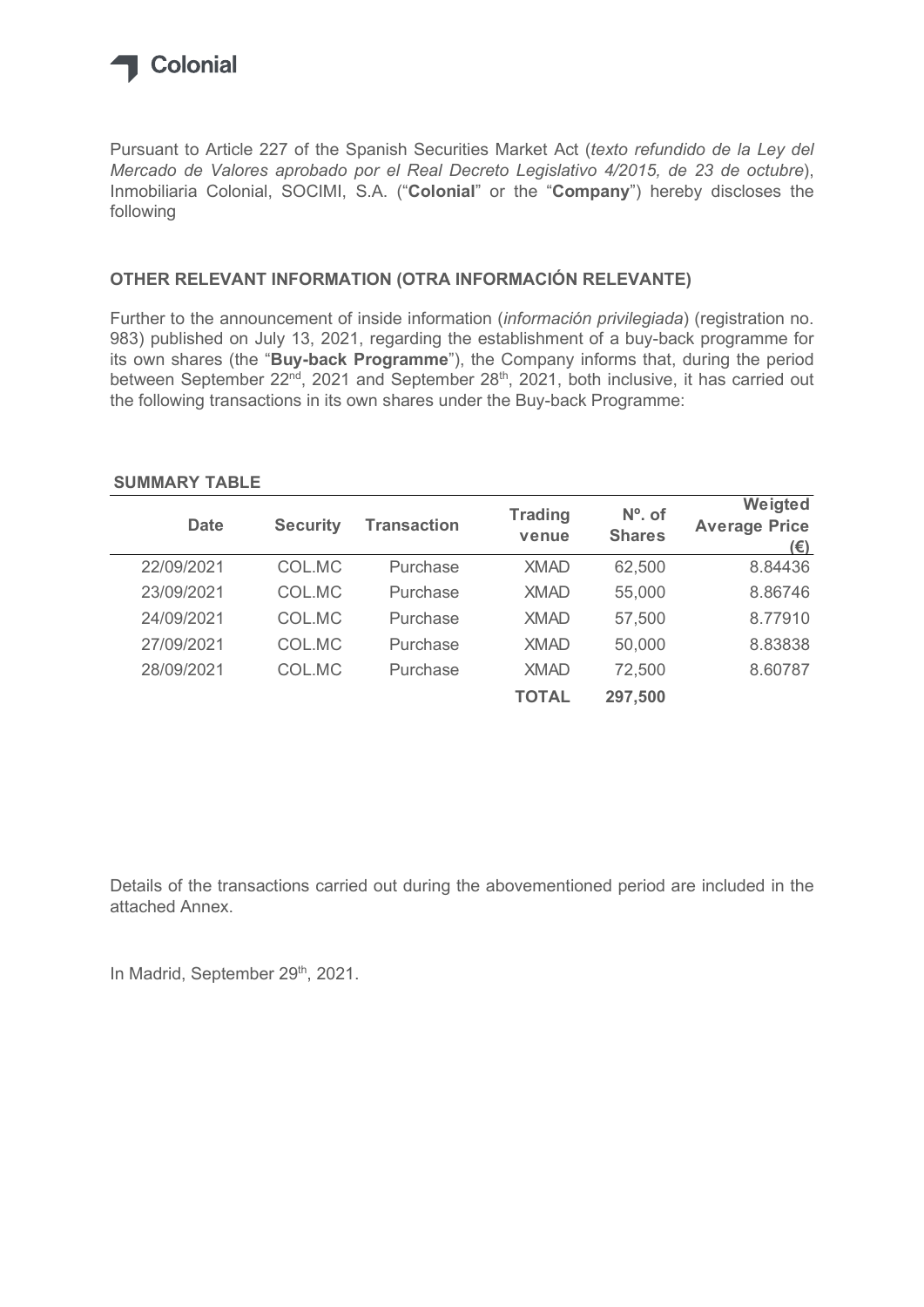

## ANNEX

| $No$ . of<br><b>Trading</b><br><b>Security</b><br><b>Transaction</b><br>Intermediary<br>Date<br>Price $(\epsilon)$<br><b>Shares</b><br>venue<br>COL.MC<br>45<br>Purchase<br><b>XMAD</b><br>8.95<br>COL.MC<br>659<br>Purchase<br><b>XMAD</b><br>8.95<br>COL.MC<br>343<br>Purchase<br><b>XMAD</b><br>8.94<br>COL.MC<br>22/09/2021<br>Purchase<br><b>XMAD</b><br>283<br>8.93<br>COL.MC<br>69<br>Purchase<br><b>XMAD</b><br>8.935<br>COL.MC<br>Purchase<br><b>XMAD</b><br>37<br>8.935<br>COL.MC<br>Purchase<br><b>XMAD</b><br>324<br>8.94<br>COL.MC<br>788<br>Purchase<br><b>XMAD</b><br>8.94<br>COL.MC<br><b>XMAD</b><br>2,105<br>8.94<br>Purchase<br>COL.MC<br>Purchase<br><b>XMAD</b><br>287<br>8.935<br>COL.MC<br>968<br>22/09/2021<br>Purchase<br><b>XMAD</b><br>8.925<br>COL.MC<br>22/09/2021<br>Purchase<br><b>XMAD</b><br>311<br>8.925<br>333<br>8.93<br>22/09/2021<br>COL.MC<br>Purchase<br><b>XMAD</b><br>262<br>22/09/2021<br>COL.MC<br>Purchase<br><b>XMAD</b><br>8.925<br>COL.MC<br><b>XMAD</b><br>30<br>8.925<br>Purchase<br>COL.MC<br>51<br>8.95<br>Purchase<br><b>XMAD</b><br>COL.MC<br>Purchase<br><b>XMAD</b><br>273<br>8.95<br>COL.MC<br>406<br>Purchase<br><b>XMAD</b><br>8.95<br>COL.MC<br>646<br>8.95<br>Purchase<br><b>XMAD</b><br>75<br>COL.MC<br>Purchase<br><b>XMAD</b><br>8.89<br>COL.MC<br>Purchase<br><b>XMAD</b><br>1,012<br>8.895<br>144<br>COL.MC<br>Purchase<br><b>XMAD</b><br>8.905<br>COL.MC<br>Purchase<br><b>XMAD</b><br>692<br>8.9<br>COL.MC<br>Purchase<br><b>XMAD</b><br>425<br>8.9<br>COL.MC<br>Purchase<br><b>XMAD</b><br>173<br>8.875<br>COL.MC<br>Purchase<br><b>XMAD</b><br>1,071<br>8.875<br>COL.MC<br><b>XMAD</b><br>213<br>8.89<br>Purchase<br>COL.MC<br><b>XMAD</b><br>941<br>8.88<br>Purchase<br>COL.MC<br>Purchase<br><b>XMAD</b><br>143<br>8.85<br>COL.MC<br>Purchase<br><b>XMAD</b><br>841<br>8.85<br>22/09/2021<br>COL.MC<br>8.85<br>Purchase<br><b>XMAD</b><br>1,705<br>COL.MC<br>22/09/2021<br>Purchase<br><b>XMAD</b><br>795<br>8.85<br>79<br>COL.MC<br><b>XMAD</b><br>8.85<br>Purchase<br>COL.MC<br>273<br>Purchase<br><b>XMAD</b><br>8.88<br>COL.MC<br>90<br>Purchase<br><b>XMAD</b><br>8.88<br>COL.MC<br>Purchase<br><b>XMAD</b><br>389<br>8.88<br>COL.MC<br>97<br>Purchase<br><b>XMAD</b><br>8.89<br>COL.MC<br>Purchase<br><b>XMAD</b><br>236<br>8.91 |            |        |          | <b>ANNEX</b> |    |      |                      |
|----------------------------------------------------------------------------------------------------------------------------------------------------------------------------------------------------------------------------------------------------------------------------------------------------------------------------------------------------------------------------------------------------------------------------------------------------------------------------------------------------------------------------------------------------------------------------------------------------------------------------------------------------------------------------------------------------------------------------------------------------------------------------------------------------------------------------------------------------------------------------------------------------------------------------------------------------------------------------------------------------------------------------------------------------------------------------------------------------------------------------------------------------------------------------------------------------------------------------------------------------------------------------------------------------------------------------------------------------------------------------------------------------------------------------------------------------------------------------------------------------------------------------------------------------------------------------------------------------------------------------------------------------------------------------------------------------------------------------------------------------------------------------------------------------------------------------------------------------------------------------------------------------------------------------------------------------------------------------------------------------------------------------------------------------------------------------------------------------------------------------------------------------------------------------------------------------------------------------------------------------------------------------------------------------------------|------------|--------|----------|--------------|----|------|----------------------|
| Banco Sabadell, S.A.<br>Banco Sabadell, S.A.<br>Banco Sabadell, S.A.<br>Banco Sabadell, S.A.<br>Banco Sabadell, S.A.<br>Banco Sabadell, S.A.<br>Banco Sabadell, S.A.<br>Banco Sabadell, S.A.<br>Banco Sabadell, S.A.<br>Banco Sabadell, S.A.<br>Banco Sabadell, S.A.<br>Banco Sabadell, S.A.<br>Banco Sabadell, S.A.<br>Banco Sabadell, S.A.<br>Banco Sabadell, S.A.                                                                                                                                                                                                                                                                                                                                                                                                                                                                                                                                                                                                                                                                                                                                                                                                                                                                                                                                                                                                                                                                                                                                                                                                                                                                                                                                                                                                                                                                                                                                                                                                                                                                                                                                                                                                                                                                                                                                           |            |        |          |              |    |      |                      |
| Banco Sabadell, S.A.<br>Banco Sabadell, S.A.<br>Banco Sabadell, S.A.<br>Banco Sabadell, S.A.<br>Banco Sabadell, S.A.<br>Banco Sabadell, S.A.<br>Banco Sabadell, S.A.<br>Banco Sabadell, S.A.<br>Banco Sabadell, S.A.<br>Banco Sabadell, S.A.<br>Banco Sabadell, S.A.<br>Banco Sabadell, S.A.<br>Banco Sabadell, S.A.<br>Banco Sabadell, S.A.                                                                                                                                                                                                                                                                                                                                                                                                                                                                                                                                                                                                                                                                                                                                                                                                                                                                                                                                                                                                                                                                                                                                                                                                                                                                                                                                                                                                                                                                                                                                                                                                                                                                                                                                                                                                                                                                                                                                                                   | 22/09/2021 |        |          |              |    |      |                      |
| Banco Sabadell, S.A.<br>Banco Sabadell, S.A.<br>Banco Sabadell, S.A.<br>Banco Sabadell, S.A.<br>Banco Sabadell, S.A.<br>Banco Sabadell, S.A.<br>Banco Sabadell, S.A.<br>Banco Sabadell, S.A.<br>Banco Sabadell, S.A.                                                                                                                                                                                                                                                                                                                                                                                                                                                                                                                                                                                                                                                                                                                                                                                                                                                                                                                                                                                                                                                                                                                                                                                                                                                                                                                                                                                                                                                                                                                                                                                                                                                                                                                                                                                                                                                                                                                                                                                                                                                                                           | 22/09/2021 |        |          |              |    |      |                      |
|                                                                                                                                                                                                                                                                                                                                                                                                                                                                                                                                                                                                                                                                                                                                                                                                                                                                                                                                                                                                                                                                                                                                                                                                                                                                                                                                                                                                                                                                                                                                                                                                                                                                                                                                                                                                                                                                                                                                                                                                                                                                                                                                                                                                                                                                                                                | 22/09/2021 |        |          |              |    |      |                      |
|                                                                                                                                                                                                                                                                                                                                                                                                                                                                                                                                                                                                                                                                                                                                                                                                                                                                                                                                                                                                                                                                                                                                                                                                                                                                                                                                                                                                                                                                                                                                                                                                                                                                                                                                                                                                                                                                                                                                                                                                                                                                                                                                                                                                                                                                                                                |            |        |          |              |    |      |                      |
|                                                                                                                                                                                                                                                                                                                                                                                                                                                                                                                                                                                                                                                                                                                                                                                                                                                                                                                                                                                                                                                                                                                                                                                                                                                                                                                                                                                                                                                                                                                                                                                                                                                                                                                                                                                                                                                                                                                                                                                                                                                                                                                                                                                                                                                                                                                | 22/09/2021 |        |          |              |    |      |                      |
|                                                                                                                                                                                                                                                                                                                                                                                                                                                                                                                                                                                                                                                                                                                                                                                                                                                                                                                                                                                                                                                                                                                                                                                                                                                                                                                                                                                                                                                                                                                                                                                                                                                                                                                                                                                                                                                                                                                                                                                                                                                                                                                                                                                                                                                                                                                | 22/09/2021 |        |          |              |    |      |                      |
|                                                                                                                                                                                                                                                                                                                                                                                                                                                                                                                                                                                                                                                                                                                                                                                                                                                                                                                                                                                                                                                                                                                                                                                                                                                                                                                                                                                                                                                                                                                                                                                                                                                                                                                                                                                                                                                                                                                                                                                                                                                                                                                                                                                                                                                                                                                | 22/09/2021 |        |          |              |    |      |                      |
|                                                                                                                                                                                                                                                                                                                                                                                                                                                                                                                                                                                                                                                                                                                                                                                                                                                                                                                                                                                                                                                                                                                                                                                                                                                                                                                                                                                                                                                                                                                                                                                                                                                                                                                                                                                                                                                                                                                                                                                                                                                                                                                                                                                                                                                                                                                | 22/09/2021 |        |          |              |    |      |                      |
|                                                                                                                                                                                                                                                                                                                                                                                                                                                                                                                                                                                                                                                                                                                                                                                                                                                                                                                                                                                                                                                                                                                                                                                                                                                                                                                                                                                                                                                                                                                                                                                                                                                                                                                                                                                                                                                                                                                                                                                                                                                                                                                                                                                                                                                                                                                | 22/09/2021 |        |          |              |    |      |                      |
|                                                                                                                                                                                                                                                                                                                                                                                                                                                                                                                                                                                                                                                                                                                                                                                                                                                                                                                                                                                                                                                                                                                                                                                                                                                                                                                                                                                                                                                                                                                                                                                                                                                                                                                                                                                                                                                                                                                                                                                                                                                                                                                                                                                                                                                                                                                | 22/09/2021 |        |          |              |    |      |                      |
|                                                                                                                                                                                                                                                                                                                                                                                                                                                                                                                                                                                                                                                                                                                                                                                                                                                                                                                                                                                                                                                                                                                                                                                                                                                                                                                                                                                                                                                                                                                                                                                                                                                                                                                                                                                                                                                                                                                                                                                                                                                                                                                                                                                                                                                                                                                |            |        |          |              |    |      |                      |
|                                                                                                                                                                                                                                                                                                                                                                                                                                                                                                                                                                                                                                                                                                                                                                                                                                                                                                                                                                                                                                                                                                                                                                                                                                                                                                                                                                                                                                                                                                                                                                                                                                                                                                                                                                                                                                                                                                                                                                                                                                                                                                                                                                                                                                                                                                                |            |        |          |              |    |      |                      |
|                                                                                                                                                                                                                                                                                                                                                                                                                                                                                                                                                                                                                                                                                                                                                                                                                                                                                                                                                                                                                                                                                                                                                                                                                                                                                                                                                                                                                                                                                                                                                                                                                                                                                                                                                                                                                                                                                                                                                                                                                                                                                                                                                                                                                                                                                                                |            |        |          |              |    |      |                      |
|                                                                                                                                                                                                                                                                                                                                                                                                                                                                                                                                                                                                                                                                                                                                                                                                                                                                                                                                                                                                                                                                                                                                                                                                                                                                                                                                                                                                                                                                                                                                                                                                                                                                                                                                                                                                                                                                                                                                                                                                                                                                                                                                                                                                                                                                                                                |            |        |          |              |    |      |                      |
|                                                                                                                                                                                                                                                                                                                                                                                                                                                                                                                                                                                                                                                                                                                                                                                                                                                                                                                                                                                                                                                                                                                                                                                                                                                                                                                                                                                                                                                                                                                                                                                                                                                                                                                                                                                                                                                                                                                                                                                                                                                                                                                                                                                                                                                                                                                | 22/09/2021 |        |          |              |    |      |                      |
|                                                                                                                                                                                                                                                                                                                                                                                                                                                                                                                                                                                                                                                                                                                                                                                                                                                                                                                                                                                                                                                                                                                                                                                                                                                                                                                                                                                                                                                                                                                                                                                                                                                                                                                                                                                                                                                                                                                                                                                                                                                                                                                                                                                                                                                                                                                | 22/09/2021 |        |          |              |    |      |                      |
|                                                                                                                                                                                                                                                                                                                                                                                                                                                                                                                                                                                                                                                                                                                                                                                                                                                                                                                                                                                                                                                                                                                                                                                                                                                                                                                                                                                                                                                                                                                                                                                                                                                                                                                                                                                                                                                                                                                                                                                                                                                                                                                                                                                                                                                                                                                | 22/09/2021 |        |          |              |    |      |                      |
|                                                                                                                                                                                                                                                                                                                                                                                                                                                                                                                                                                                                                                                                                                                                                                                                                                                                                                                                                                                                                                                                                                                                                                                                                                                                                                                                                                                                                                                                                                                                                                                                                                                                                                                                                                                                                                                                                                                                                                                                                                                                                                                                                                                                                                                                                                                | 22/09/2021 |        |          |              |    |      |                      |
|                                                                                                                                                                                                                                                                                                                                                                                                                                                                                                                                                                                                                                                                                                                                                                                                                                                                                                                                                                                                                                                                                                                                                                                                                                                                                                                                                                                                                                                                                                                                                                                                                                                                                                                                                                                                                                                                                                                                                                                                                                                                                                                                                                                                                                                                                                                | 22/09/2021 |        |          |              |    |      |                      |
|                                                                                                                                                                                                                                                                                                                                                                                                                                                                                                                                                                                                                                                                                                                                                                                                                                                                                                                                                                                                                                                                                                                                                                                                                                                                                                                                                                                                                                                                                                                                                                                                                                                                                                                                                                                                                                                                                                                                                                                                                                                                                                                                                                                                                                                                                                                | 22/09/2021 |        |          |              |    |      |                      |
|                                                                                                                                                                                                                                                                                                                                                                                                                                                                                                                                                                                                                                                                                                                                                                                                                                                                                                                                                                                                                                                                                                                                                                                                                                                                                                                                                                                                                                                                                                                                                                                                                                                                                                                                                                                                                                                                                                                                                                                                                                                                                                                                                                                                                                                                                                                | 22/09/2021 |        |          |              |    |      |                      |
|                                                                                                                                                                                                                                                                                                                                                                                                                                                                                                                                                                                                                                                                                                                                                                                                                                                                                                                                                                                                                                                                                                                                                                                                                                                                                                                                                                                                                                                                                                                                                                                                                                                                                                                                                                                                                                                                                                                                                                                                                                                                                                                                                                                                                                                                                                                | 22/09/2021 |        |          |              |    |      |                      |
|                                                                                                                                                                                                                                                                                                                                                                                                                                                                                                                                                                                                                                                                                                                                                                                                                                                                                                                                                                                                                                                                                                                                                                                                                                                                                                                                                                                                                                                                                                                                                                                                                                                                                                                                                                                                                                                                                                                                                                                                                                                                                                                                                                                                                                                                                                                | 22/09/2021 |        |          |              |    |      |                      |
|                                                                                                                                                                                                                                                                                                                                                                                                                                                                                                                                                                                                                                                                                                                                                                                                                                                                                                                                                                                                                                                                                                                                                                                                                                                                                                                                                                                                                                                                                                                                                                                                                                                                                                                                                                                                                                                                                                                                                                                                                                                                                                                                                                                                                                                                                                                | 22/09/2021 |        |          |              |    |      |                      |
|                                                                                                                                                                                                                                                                                                                                                                                                                                                                                                                                                                                                                                                                                                                                                                                                                                                                                                                                                                                                                                                                                                                                                                                                                                                                                                                                                                                                                                                                                                                                                                                                                                                                                                                                                                                                                                                                                                                                                                                                                                                                                                                                                                                                                                                                                                                | 22/09/2021 |        |          |              |    |      |                      |
|                                                                                                                                                                                                                                                                                                                                                                                                                                                                                                                                                                                                                                                                                                                                                                                                                                                                                                                                                                                                                                                                                                                                                                                                                                                                                                                                                                                                                                                                                                                                                                                                                                                                                                                                                                                                                                                                                                                                                                                                                                                                                                                                                                                                                                                                                                                | 22/09/2021 |        |          |              |    |      |                      |
|                                                                                                                                                                                                                                                                                                                                                                                                                                                                                                                                                                                                                                                                                                                                                                                                                                                                                                                                                                                                                                                                                                                                                                                                                                                                                                                                                                                                                                                                                                                                                                                                                                                                                                                                                                                                                                                                                                                                                                                                                                                                                                                                                                                                                                                                                                                | 22/09/2021 |        |          |              |    |      |                      |
|                                                                                                                                                                                                                                                                                                                                                                                                                                                                                                                                                                                                                                                                                                                                                                                                                                                                                                                                                                                                                                                                                                                                                                                                                                                                                                                                                                                                                                                                                                                                                                                                                                                                                                                                                                                                                                                                                                                                                                                                                                                                                                                                                                                                                                                                                                                | 22/09/2021 |        |          |              |    |      |                      |
|                                                                                                                                                                                                                                                                                                                                                                                                                                                                                                                                                                                                                                                                                                                                                                                                                                                                                                                                                                                                                                                                                                                                                                                                                                                                                                                                                                                                                                                                                                                                                                                                                                                                                                                                                                                                                                                                                                                                                                                                                                                                                                                                                                                                                                                                                                                | 22/09/2021 |        |          |              |    |      |                      |
|                                                                                                                                                                                                                                                                                                                                                                                                                                                                                                                                                                                                                                                                                                                                                                                                                                                                                                                                                                                                                                                                                                                                                                                                                                                                                                                                                                                                                                                                                                                                                                                                                                                                                                                                                                                                                                                                                                                                                                                                                                                                                                                                                                                                                                                                                                                | 22/09/2021 |        |          |              |    |      |                      |
|                                                                                                                                                                                                                                                                                                                                                                                                                                                                                                                                                                                                                                                                                                                                                                                                                                                                                                                                                                                                                                                                                                                                                                                                                                                                                                                                                                                                                                                                                                                                                                                                                                                                                                                                                                                                                                                                                                                                                                                                                                                                                                                                                                                                                                                                                                                |            |        |          |              |    |      |                      |
|                                                                                                                                                                                                                                                                                                                                                                                                                                                                                                                                                                                                                                                                                                                                                                                                                                                                                                                                                                                                                                                                                                                                                                                                                                                                                                                                                                                                                                                                                                                                                                                                                                                                                                                                                                                                                                                                                                                                                                                                                                                                                                                                                                                                                                                                                                                |            |        |          |              |    |      |                      |
|                                                                                                                                                                                                                                                                                                                                                                                                                                                                                                                                                                                                                                                                                                                                                                                                                                                                                                                                                                                                                                                                                                                                                                                                                                                                                                                                                                                                                                                                                                                                                                                                                                                                                                                                                                                                                                                                                                                                                                                                                                                                                                                                                                                                                                                                                                                | 22/09/2021 |        |          |              |    |      |                      |
|                                                                                                                                                                                                                                                                                                                                                                                                                                                                                                                                                                                                                                                                                                                                                                                                                                                                                                                                                                                                                                                                                                                                                                                                                                                                                                                                                                                                                                                                                                                                                                                                                                                                                                                                                                                                                                                                                                                                                                                                                                                                                                                                                                                                                                                                                                                | 22/09/2021 |        |          |              |    |      |                      |
|                                                                                                                                                                                                                                                                                                                                                                                                                                                                                                                                                                                                                                                                                                                                                                                                                                                                                                                                                                                                                                                                                                                                                                                                                                                                                                                                                                                                                                                                                                                                                                                                                                                                                                                                                                                                                                                                                                                                                                                                                                                                                                                                                                                                                                                                                                                | 22/09/2021 |        |          |              |    |      |                      |
|                                                                                                                                                                                                                                                                                                                                                                                                                                                                                                                                                                                                                                                                                                                                                                                                                                                                                                                                                                                                                                                                                                                                                                                                                                                                                                                                                                                                                                                                                                                                                                                                                                                                                                                                                                                                                                                                                                                                                                                                                                                                                                                                                                                                                                                                                                                | 22/09/2021 |        |          |              |    |      |                      |
|                                                                                                                                                                                                                                                                                                                                                                                                                                                                                                                                                                                                                                                                                                                                                                                                                                                                                                                                                                                                                                                                                                                                                                                                                                                                                                                                                                                                                                                                                                                                                                                                                                                                                                                                                                                                                                                                                                                                                                                                                                                                                                                                                                                                                                                                                                                | 22/09/2021 |        |          |              |    |      |                      |
|                                                                                                                                                                                                                                                                                                                                                                                                                                                                                                                                                                                                                                                                                                                                                                                                                                                                                                                                                                                                                                                                                                                                                                                                                                                                                                                                                                                                                                                                                                                                                                                                                                                                                                                                                                                                                                                                                                                                                                                                                                                                                                                                                                                                                                                                                                                | 22/09/2021 |        |          |              |    |      |                      |
|                                                                                                                                                                                                                                                                                                                                                                                                                                                                                                                                                                                                                                                                                                                                                                                                                                                                                                                                                                                                                                                                                                                                                                                                                                                                                                                                                                                                                                                                                                                                                                                                                                                                                                                                                                                                                                                                                                                                                                                                                                                                                                                                                                                                                                                                                                                | 22/09/2021 | COL.MC | Purchase | <b>XMAD</b>  | 54 | 8.91 | Banco Sabadell, S.A. |
| COL.MC<br><b>XMAD</b><br>57<br>8.91<br>Banco Sabadell, S.A.<br>Purchase                                                                                                                                                                                                                                                                                                                                                                                                                                                                                                                                                                                                                                                                                                                                                                                                                                                                                                                                                                                                                                                                                                                                                                                                                                                                                                                                                                                                                                                                                                                                                                                                                                                                                                                                                                                                                                                                                                                                                                                                                                                                                                                                                                                                                                        | 22/09/2021 |        |          |              |    |      |                      |
| COL.MC<br>13<br>Banco Sabadell, S.A.<br>Purchase<br><b>XMAD</b><br>8.905                                                                                                                                                                                                                                                                                                                                                                                                                                                                                                                                                                                                                                                                                                                                                                                                                                                                                                                                                                                                                                                                                                                                                                                                                                                                                                                                                                                                                                                                                                                                                                                                                                                                                                                                                                                                                                                                                                                                                                                                                                                                                                                                                                                                                                       | 22/09/2021 |        |          |              |    |      |                      |
| COL.MC<br>57<br>Purchase<br><b>XMAD</b><br>8.905<br>Banco Sabadell, S.A.                                                                                                                                                                                                                                                                                                                                                                                                                                                                                                                                                                                                                                                                                                                                                                                                                                                                                                                                                                                                                                                                                                                                                                                                                                                                                                                                                                                                                                                                                                                                                                                                                                                                                                                                                                                                                                                                                                                                                                                                                                                                                                                                                                                                                                       | 22/09/2021 |        |          |              |    |      |                      |
| COL.MC<br>Purchase<br><b>XMAD</b><br>256<br>8.905<br>Banco Sabadell, S.A.                                                                                                                                                                                                                                                                                                                                                                                                                                                                                                                                                                                                                                                                                                                                                                                                                                                                                                                                                                                                                                                                                                                                                                                                                                                                                                                                                                                                                                                                                                                                                                                                                                                                                                                                                                                                                                                                                                                                                                                                                                                                                                                                                                                                                                      | 22/09/2021 |        |          |              |    |      |                      |
| 283<br>Banco Sabadell, S.A.<br>COL.MC<br>Purchase<br><b>XMAD</b><br>8.905                                                                                                                                                                                                                                                                                                                                                                                                                                                                                                                                                                                                                                                                                                                                                                                                                                                                                                                                                                                                                                                                                                                                                                                                                                                                                                                                                                                                                                                                                                                                                                                                                                                                                                                                                                                                                                                                                                                                                                                                                                                                                                                                                                                                                                      | 22/09/2021 |        |          |              |    |      |                      |
| COL.MC<br>8.905<br>Banco Sabadell, S.A.<br>Purchase<br><b>XMAD</b><br>1,149                                                                                                                                                                                                                                                                                                                                                                                                                                                                                                                                                                                                                                                                                                                                                                                                                                                                                                                                                                                                                                                                                                                                                                                                                                                                                                                                                                                                                                                                                                                                                                                                                                                                                                                                                                                                                                                                                                                                                                                                                                                                                                                                                                                                                                    | 22/09/2021 |        |          |              |    |      |                      |
| COL.MC<br>207<br>8.89<br>22/09/2021<br>Purchase<br><b>XMAD</b><br>Banco Sabadell, S.A.                                                                                                                                                                                                                                                                                                                                                                                                                                                                                                                                                                                                                                                                                                                                                                                                                                                                                                                                                                                                                                                                                                                                                                                                                                                                                                                                                                                                                                                                                                                                                                                                                                                                                                                                                                                                                                                                                                                                                                                                                                                                                                                                                                                                                         |            |        |          |              |    |      |                      |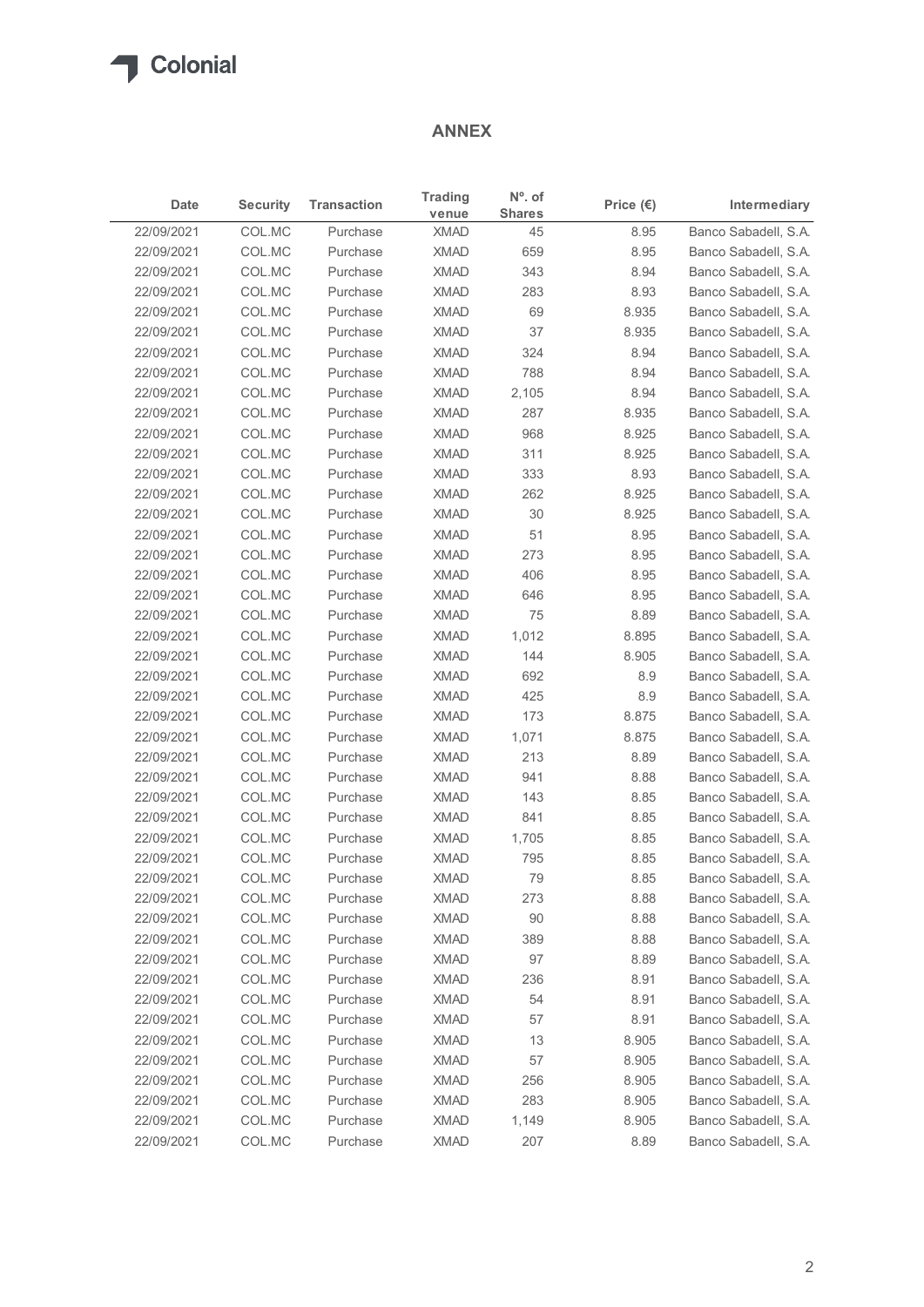

| COL.MC<br>Banco Sabadell, S.A.<br>Purchase<br><b>XMAD</b><br>522<br>8.89<br>COL.MC<br>44<br>Banco Sabadell, S.A.<br>Purchase<br><b>XMAD</b><br>8.89<br>COL.MC<br>517<br>Banco Sabadell, S.A.<br>Purchase<br><b>XMAD</b><br>8.89<br>195<br>COL.MC<br>Purchase<br><b>XMAD</b><br>8.89<br>Banco Sabadell, S.A.<br>COL.MC<br>1,457<br>Purchase<br><b>XMAD</b><br>8.88<br>Banco Sabadell, S.A.<br>22/09/2021<br>COL.MC<br>Purchase<br><b>XMAD</b><br>2,057<br>8.88<br>COL.MC<br>22/09/2021<br>Purchase<br><b>XMAD</b><br>1,104<br>8.865<br>COL.MC<br>347<br>22/09/2021<br>Purchase<br><b>XMAD</b><br>8.85<br>Banco Sabadell, S.A.<br>12<br>22/09/2021<br>COL.MC<br><b>XMAD</b><br>8.85<br>Banco Sabadell, S.A.<br>Purchase<br>COL.MC<br>Purchase<br><b>XMAD</b><br>2,141<br>8.85<br>Banco Sabadell, S.A.<br>COL.MC<br>Purchase<br><b>XMAD</b><br>1,914<br>8.85<br>Banco Sabadell, S.A.<br>COL.MC<br>594<br>Purchase<br><b>XMAD</b><br>8.8<br>COL.MC<br>Purchase<br><b>XMAD</b><br>138<br>8.8<br>Banco Sabadell, S.A.<br>COL.MC<br><b>XMAD</b><br>95<br>8.8<br>Purchase<br>COL.MC<br>Purchase<br><b>XMAD</b><br>28<br>8.8<br>COL.MC<br>279<br>8.795<br>Purchase<br><b>XMAD</b><br>COL.MC<br><b>XMAD</b><br>269<br>8.785<br>Purchase<br>37<br>COL.MC<br><b>XMAD</b><br>8.79<br>Purchase<br>COL.MC<br>84<br>8.79<br>Purchase<br><b>XMAD</b><br>22/09/2021<br>COL.MC<br>Purchase<br><b>XMAD</b><br>163<br>8.79<br>COL.MC<br><b>XMAD</b><br>17<br>8.795<br>22/09/2021<br>Purchase<br>COL.MC<br>10<br>8.79<br>22/09/2021<br>Purchase<br><b>XMAD</b><br>COL.MC<br>8.795<br>22/09/2021<br>Purchase<br><b>XMAD</b><br>188<br>22/09/2021<br>COL.MC<br><b>XMAD</b><br>486<br>8.795<br>Purchase<br>22/09/2021<br>COL.MC<br><b>XMAD</b><br>8.795<br>Purchase<br>172<br>22/09/2021<br>COL.MC<br><b>XMAD</b><br>256<br>8.795<br>Purchase<br>22/09/2021<br>COL.MC<br><b>XMAD</b><br>548<br>8.8<br>Purchase<br>252<br>22/09/2021<br>COL.MC<br><b>XMAD</b><br>8.79<br>Purchase<br>22/09/2021<br>COL.MC<br><b>XMAD</b><br>337<br>8.79<br>Purchase<br>42<br>22/09/2021<br>COL.MC<br>Purchase<br><b>XMAD</b><br>8.79<br>COL.MC<br>Purchase<br><b>XMAD</b><br>1,306<br>8.79<br>COL.MC<br><b>XMAD</b><br>338<br>8.79<br>Purchase<br>COL.MC<br><b>XMAD</b><br>225<br>8.79<br>Purchase<br>297<br>COL.MC<br><b>XMAD</b><br>8.79<br>Purchase<br>COL.MC<br><b>XMAD</b><br>167<br>8.78<br>Purchase<br>COL.MC<br>Purchase<br><b>XMAD</b><br>273<br>8.79<br>66<br>COL.MC<br>8.79<br>Purchase<br><b>XMAD</b><br>COL.MC<br><b>XMAD</b><br>135<br>8.79<br>Purchase<br>COL.MC<br>387<br>Purchase<br><b>XMAD</b><br>8.79<br>50<br>COL.MC<br><b>XMAD</b><br>8.795<br>Purchase<br>COL.MC<br><b>XMAD</b><br>481<br>8.795<br>Purchase<br>COL.MC<br>38<br>$8.8\,$<br>Purchase<br><b>XMAD</b><br>COL.MC<br>Purchase<br><b>XMAD</b><br>116<br>8.8<br>909<br>COL.MC<br>8.78<br>Purchase<br><b>XMAD</b><br>22/09/2021<br>COL.MC<br>Purchase<br><b>XMAD</b><br>1,768<br>8.78<br>22/09/2021<br>COL.MC<br>Purchase<br><b>XMAD</b><br>611<br>8.815<br>22/09/2021<br>COL.MC<br><b>XMAD</b><br>88<br>8.825<br>Purchase<br>22/09/2021<br>COL.MC<br>Purchase<br><b>XMAD</b><br>105<br>8.825 | Date                     | <b>Security</b> | <b>Transaction</b> | <b>Trading</b><br>venue | $No$ . of<br><b>Shares</b> | Price $(\epsilon)$ | Intermediary |
|-----------------------------------------------------------------------------------------------------------------------------------------------------------------------------------------------------------------------------------------------------------------------------------------------------------------------------------------------------------------------------------------------------------------------------------------------------------------------------------------------------------------------------------------------------------------------------------------------------------------------------------------------------------------------------------------------------------------------------------------------------------------------------------------------------------------------------------------------------------------------------------------------------------------------------------------------------------------------------------------------------------------------------------------------------------------------------------------------------------------------------------------------------------------------------------------------------------------------------------------------------------------------------------------------------------------------------------------------------------------------------------------------------------------------------------------------------------------------------------------------------------------------------------------------------------------------------------------------------------------------------------------------------------------------------------------------------------------------------------------------------------------------------------------------------------------------------------------------------------------------------------------------------------------------------------------------------------------------------------------------------------------------------------------------------------------------------------------------------------------------------------------------------------------------------------------------------------------------------------------------------------------------------------------------------------------------------------------------------------------------------------------------------------------------------------------------------------------------------------------------------------------------------------------------------------------------------------------------------------------------------------------------------------------------------------------------------------------------------------------------------------------------------------------------------------------------------------------------------------------------------------------------------------------------------------------------------------------------------------------------------------------------------------------------------------------------------------------------------------------------------------|--------------------------|-----------------|--------------------|-------------------------|----------------------------|--------------------|--------------|
| Banco Sabadell, S.A.<br>Banco Sabadell, S.A.<br>Banco Sabadell, S.A.<br>Banco Sabadell, S.A.<br>Banco Sabadell, S.A.<br>Banco Sabadell, S.A.<br>Banco Sabadell, S.A.<br>Banco Sabadell, S.A.<br>Banco Sabadell, S.A.<br>Banco Sabadell, S.A.<br>Banco Sabadell, S.A.<br>Banco Sabadell, S.A.<br>Banco Sabadell, S.A.<br>Banco Sabadell, S.A.<br>Banco Sabadell, S.A.<br>Banco Sabadell, S.A.<br>Banco Sabadell, S.A.<br>Banco Sabadell, S.A.<br>Banco Sabadell, S.A.<br>Banco Sabadell, S.A.<br>Banco Sabadell, S.A.<br>Banco Sabadell, S.A.<br>Banco Sabadell, S.A.<br>Banco Sabadell, S.A.<br>Banco Sabadell, S.A.<br>Banco Sabadell, S.A.<br>Banco Sabadell, S.A.<br>Banco Sabadell, S.A.<br>Banco Sabadell, S.A.<br>Banco Sabadell, S.A.<br>Banco Sabadell, S.A.<br>Banco Sabadell, S.A.<br>Banco Sabadell, S.A.<br>Banco Sabadell, S.A.<br>Banco Sabadell, S.A.<br>Banco Sabadell, S.A.<br>Banco Sabadell, S.A.<br>Banco Sabadell, S.A.                                                                                                                                                                                                                                                                                                                                                                                                                                                                                                                                                                                                                                                                                                                                                                                                                                                                                                                                                                                                                                                                                                                                                                                                                                                                                                                                                                                                                                                                                                                                                                                                                                                                                                                                                                                                                                                                                                                                                                                                                                                                                                                                                                                      | 22/09/2021               |                 |                    |                         |                            |                    |              |
|                                                                                                                                                                                                                                                                                                                                                                                                                                                                                                                                                                                                                                                                                                                                                                                                                                                                                                                                                                                                                                                                                                                                                                                                                                                                                                                                                                                                                                                                                                                                                                                                                                                                                                                                                                                                                                                                                                                                                                                                                                                                                                                                                                                                                                                                                                                                                                                                                                                                                                                                                                                                                                                                                                                                                                                                                                                                                                                                                                                                                                                                                                                                   | 22/09/2021               |                 |                    |                         |                            |                    |              |
|                                                                                                                                                                                                                                                                                                                                                                                                                                                                                                                                                                                                                                                                                                                                                                                                                                                                                                                                                                                                                                                                                                                                                                                                                                                                                                                                                                                                                                                                                                                                                                                                                                                                                                                                                                                                                                                                                                                                                                                                                                                                                                                                                                                                                                                                                                                                                                                                                                                                                                                                                                                                                                                                                                                                                                                                                                                                                                                                                                                                                                                                                                                                   | 22/09/2021               |                 |                    |                         |                            |                    |              |
|                                                                                                                                                                                                                                                                                                                                                                                                                                                                                                                                                                                                                                                                                                                                                                                                                                                                                                                                                                                                                                                                                                                                                                                                                                                                                                                                                                                                                                                                                                                                                                                                                                                                                                                                                                                                                                                                                                                                                                                                                                                                                                                                                                                                                                                                                                                                                                                                                                                                                                                                                                                                                                                                                                                                                                                                                                                                                                                                                                                                                                                                                                                                   | 22/09/2021               |                 |                    |                         |                            |                    |              |
|                                                                                                                                                                                                                                                                                                                                                                                                                                                                                                                                                                                                                                                                                                                                                                                                                                                                                                                                                                                                                                                                                                                                                                                                                                                                                                                                                                                                                                                                                                                                                                                                                                                                                                                                                                                                                                                                                                                                                                                                                                                                                                                                                                                                                                                                                                                                                                                                                                                                                                                                                                                                                                                                                                                                                                                                                                                                                                                                                                                                                                                                                                                                   | 22/09/2021               |                 |                    |                         |                            |                    |              |
|                                                                                                                                                                                                                                                                                                                                                                                                                                                                                                                                                                                                                                                                                                                                                                                                                                                                                                                                                                                                                                                                                                                                                                                                                                                                                                                                                                                                                                                                                                                                                                                                                                                                                                                                                                                                                                                                                                                                                                                                                                                                                                                                                                                                                                                                                                                                                                                                                                                                                                                                                                                                                                                                                                                                                                                                                                                                                                                                                                                                                                                                                                                                   |                          |                 |                    |                         |                            |                    |              |
|                                                                                                                                                                                                                                                                                                                                                                                                                                                                                                                                                                                                                                                                                                                                                                                                                                                                                                                                                                                                                                                                                                                                                                                                                                                                                                                                                                                                                                                                                                                                                                                                                                                                                                                                                                                                                                                                                                                                                                                                                                                                                                                                                                                                                                                                                                                                                                                                                                                                                                                                                                                                                                                                                                                                                                                                                                                                                                                                                                                                                                                                                                                                   |                          |                 |                    |                         |                            |                    |              |
|                                                                                                                                                                                                                                                                                                                                                                                                                                                                                                                                                                                                                                                                                                                                                                                                                                                                                                                                                                                                                                                                                                                                                                                                                                                                                                                                                                                                                                                                                                                                                                                                                                                                                                                                                                                                                                                                                                                                                                                                                                                                                                                                                                                                                                                                                                                                                                                                                                                                                                                                                                                                                                                                                                                                                                                                                                                                                                                                                                                                                                                                                                                                   |                          |                 |                    |                         |                            |                    |              |
|                                                                                                                                                                                                                                                                                                                                                                                                                                                                                                                                                                                                                                                                                                                                                                                                                                                                                                                                                                                                                                                                                                                                                                                                                                                                                                                                                                                                                                                                                                                                                                                                                                                                                                                                                                                                                                                                                                                                                                                                                                                                                                                                                                                                                                                                                                                                                                                                                                                                                                                                                                                                                                                                                                                                                                                                                                                                                                                                                                                                                                                                                                                                   | 22/09/2021               |                 |                    |                         |                            |                    |              |
|                                                                                                                                                                                                                                                                                                                                                                                                                                                                                                                                                                                                                                                                                                                                                                                                                                                                                                                                                                                                                                                                                                                                                                                                                                                                                                                                                                                                                                                                                                                                                                                                                                                                                                                                                                                                                                                                                                                                                                                                                                                                                                                                                                                                                                                                                                                                                                                                                                                                                                                                                                                                                                                                                                                                                                                                                                                                                                                                                                                                                                                                                                                                   | 22/09/2021               |                 |                    |                         |                            |                    |              |
|                                                                                                                                                                                                                                                                                                                                                                                                                                                                                                                                                                                                                                                                                                                                                                                                                                                                                                                                                                                                                                                                                                                                                                                                                                                                                                                                                                                                                                                                                                                                                                                                                                                                                                                                                                                                                                                                                                                                                                                                                                                                                                                                                                                                                                                                                                                                                                                                                                                                                                                                                                                                                                                                                                                                                                                                                                                                                                                                                                                                                                                                                                                                   | 22/09/2021               |                 |                    |                         |                            |                    |              |
|                                                                                                                                                                                                                                                                                                                                                                                                                                                                                                                                                                                                                                                                                                                                                                                                                                                                                                                                                                                                                                                                                                                                                                                                                                                                                                                                                                                                                                                                                                                                                                                                                                                                                                                                                                                                                                                                                                                                                                                                                                                                                                                                                                                                                                                                                                                                                                                                                                                                                                                                                                                                                                                                                                                                                                                                                                                                                                                                                                                                                                                                                                                                   | 22/09/2021               |                 |                    |                         |                            |                    |              |
|                                                                                                                                                                                                                                                                                                                                                                                                                                                                                                                                                                                                                                                                                                                                                                                                                                                                                                                                                                                                                                                                                                                                                                                                                                                                                                                                                                                                                                                                                                                                                                                                                                                                                                                                                                                                                                                                                                                                                                                                                                                                                                                                                                                                                                                                                                                                                                                                                                                                                                                                                                                                                                                                                                                                                                                                                                                                                                                                                                                                                                                                                                                                   | 22/09/2021               |                 |                    |                         |                            |                    |              |
|                                                                                                                                                                                                                                                                                                                                                                                                                                                                                                                                                                                                                                                                                                                                                                                                                                                                                                                                                                                                                                                                                                                                                                                                                                                                                                                                                                                                                                                                                                                                                                                                                                                                                                                                                                                                                                                                                                                                                                                                                                                                                                                                                                                                                                                                                                                                                                                                                                                                                                                                                                                                                                                                                                                                                                                                                                                                                                                                                                                                                                                                                                                                   | 22/09/2021               |                 |                    |                         |                            |                    |              |
|                                                                                                                                                                                                                                                                                                                                                                                                                                                                                                                                                                                                                                                                                                                                                                                                                                                                                                                                                                                                                                                                                                                                                                                                                                                                                                                                                                                                                                                                                                                                                                                                                                                                                                                                                                                                                                                                                                                                                                                                                                                                                                                                                                                                                                                                                                                                                                                                                                                                                                                                                                                                                                                                                                                                                                                                                                                                                                                                                                                                                                                                                                                                   | 22/09/2021               |                 |                    |                         |                            |                    |              |
|                                                                                                                                                                                                                                                                                                                                                                                                                                                                                                                                                                                                                                                                                                                                                                                                                                                                                                                                                                                                                                                                                                                                                                                                                                                                                                                                                                                                                                                                                                                                                                                                                                                                                                                                                                                                                                                                                                                                                                                                                                                                                                                                                                                                                                                                                                                                                                                                                                                                                                                                                                                                                                                                                                                                                                                                                                                                                                                                                                                                                                                                                                                                   | 22/09/2021               |                 |                    |                         |                            |                    |              |
|                                                                                                                                                                                                                                                                                                                                                                                                                                                                                                                                                                                                                                                                                                                                                                                                                                                                                                                                                                                                                                                                                                                                                                                                                                                                                                                                                                                                                                                                                                                                                                                                                                                                                                                                                                                                                                                                                                                                                                                                                                                                                                                                                                                                                                                                                                                                                                                                                                                                                                                                                                                                                                                                                                                                                                                                                                                                                                                                                                                                                                                                                                                                   | 22/09/2021               |                 |                    |                         |                            |                    |              |
|                                                                                                                                                                                                                                                                                                                                                                                                                                                                                                                                                                                                                                                                                                                                                                                                                                                                                                                                                                                                                                                                                                                                                                                                                                                                                                                                                                                                                                                                                                                                                                                                                                                                                                                                                                                                                                                                                                                                                                                                                                                                                                                                                                                                                                                                                                                                                                                                                                                                                                                                                                                                                                                                                                                                                                                                                                                                                                                                                                                                                                                                                                                                   | 22/09/2021               |                 |                    |                         |                            |                    |              |
|                                                                                                                                                                                                                                                                                                                                                                                                                                                                                                                                                                                                                                                                                                                                                                                                                                                                                                                                                                                                                                                                                                                                                                                                                                                                                                                                                                                                                                                                                                                                                                                                                                                                                                                                                                                                                                                                                                                                                                                                                                                                                                                                                                                                                                                                                                                                                                                                                                                                                                                                                                                                                                                                                                                                                                                                                                                                                                                                                                                                                                                                                                                                   |                          |                 |                    |                         |                            |                    |              |
|                                                                                                                                                                                                                                                                                                                                                                                                                                                                                                                                                                                                                                                                                                                                                                                                                                                                                                                                                                                                                                                                                                                                                                                                                                                                                                                                                                                                                                                                                                                                                                                                                                                                                                                                                                                                                                                                                                                                                                                                                                                                                                                                                                                                                                                                                                                                                                                                                                                                                                                                                                                                                                                                                                                                                                                                                                                                                                                                                                                                                                                                                                                                   |                          |                 |                    |                         |                            |                    |              |
|                                                                                                                                                                                                                                                                                                                                                                                                                                                                                                                                                                                                                                                                                                                                                                                                                                                                                                                                                                                                                                                                                                                                                                                                                                                                                                                                                                                                                                                                                                                                                                                                                                                                                                                                                                                                                                                                                                                                                                                                                                                                                                                                                                                                                                                                                                                                                                                                                                                                                                                                                                                                                                                                                                                                                                                                                                                                                                                                                                                                                                                                                                                                   |                          |                 |                    |                         |                            |                    |              |
|                                                                                                                                                                                                                                                                                                                                                                                                                                                                                                                                                                                                                                                                                                                                                                                                                                                                                                                                                                                                                                                                                                                                                                                                                                                                                                                                                                                                                                                                                                                                                                                                                                                                                                                                                                                                                                                                                                                                                                                                                                                                                                                                                                                                                                                                                                                                                                                                                                                                                                                                                                                                                                                                                                                                                                                                                                                                                                                                                                                                                                                                                                                                   |                          |                 |                    |                         |                            |                    |              |
|                                                                                                                                                                                                                                                                                                                                                                                                                                                                                                                                                                                                                                                                                                                                                                                                                                                                                                                                                                                                                                                                                                                                                                                                                                                                                                                                                                                                                                                                                                                                                                                                                                                                                                                                                                                                                                                                                                                                                                                                                                                                                                                                                                                                                                                                                                                                                                                                                                                                                                                                                                                                                                                                                                                                                                                                                                                                                                                                                                                                                                                                                                                                   |                          |                 |                    |                         |                            |                    |              |
|                                                                                                                                                                                                                                                                                                                                                                                                                                                                                                                                                                                                                                                                                                                                                                                                                                                                                                                                                                                                                                                                                                                                                                                                                                                                                                                                                                                                                                                                                                                                                                                                                                                                                                                                                                                                                                                                                                                                                                                                                                                                                                                                                                                                                                                                                                                                                                                                                                                                                                                                                                                                                                                                                                                                                                                                                                                                                                                                                                                                                                                                                                                                   |                          |                 |                    |                         |                            |                    |              |
|                                                                                                                                                                                                                                                                                                                                                                                                                                                                                                                                                                                                                                                                                                                                                                                                                                                                                                                                                                                                                                                                                                                                                                                                                                                                                                                                                                                                                                                                                                                                                                                                                                                                                                                                                                                                                                                                                                                                                                                                                                                                                                                                                                                                                                                                                                                                                                                                                                                                                                                                                                                                                                                                                                                                                                                                                                                                                                                                                                                                                                                                                                                                   |                          |                 |                    |                         |                            |                    |              |
|                                                                                                                                                                                                                                                                                                                                                                                                                                                                                                                                                                                                                                                                                                                                                                                                                                                                                                                                                                                                                                                                                                                                                                                                                                                                                                                                                                                                                                                                                                                                                                                                                                                                                                                                                                                                                                                                                                                                                                                                                                                                                                                                                                                                                                                                                                                                                                                                                                                                                                                                                                                                                                                                                                                                                                                                                                                                                                                                                                                                                                                                                                                                   |                          |                 |                    |                         |                            |                    |              |
|                                                                                                                                                                                                                                                                                                                                                                                                                                                                                                                                                                                                                                                                                                                                                                                                                                                                                                                                                                                                                                                                                                                                                                                                                                                                                                                                                                                                                                                                                                                                                                                                                                                                                                                                                                                                                                                                                                                                                                                                                                                                                                                                                                                                                                                                                                                                                                                                                                                                                                                                                                                                                                                                                                                                                                                                                                                                                                                                                                                                                                                                                                                                   |                          |                 |                    |                         |                            |                    |              |
|                                                                                                                                                                                                                                                                                                                                                                                                                                                                                                                                                                                                                                                                                                                                                                                                                                                                                                                                                                                                                                                                                                                                                                                                                                                                                                                                                                                                                                                                                                                                                                                                                                                                                                                                                                                                                                                                                                                                                                                                                                                                                                                                                                                                                                                                                                                                                                                                                                                                                                                                                                                                                                                                                                                                                                                                                                                                                                                                                                                                                                                                                                                                   |                          |                 |                    |                         |                            |                    |              |
|                                                                                                                                                                                                                                                                                                                                                                                                                                                                                                                                                                                                                                                                                                                                                                                                                                                                                                                                                                                                                                                                                                                                                                                                                                                                                                                                                                                                                                                                                                                                                                                                                                                                                                                                                                                                                                                                                                                                                                                                                                                                                                                                                                                                                                                                                                                                                                                                                                                                                                                                                                                                                                                                                                                                                                                                                                                                                                                                                                                                                                                                                                                                   | 22/09/2021               |                 |                    |                         |                            |                    |              |
|                                                                                                                                                                                                                                                                                                                                                                                                                                                                                                                                                                                                                                                                                                                                                                                                                                                                                                                                                                                                                                                                                                                                                                                                                                                                                                                                                                                                                                                                                                                                                                                                                                                                                                                                                                                                                                                                                                                                                                                                                                                                                                                                                                                                                                                                                                                                                                                                                                                                                                                                                                                                                                                                                                                                                                                                                                                                                                                                                                                                                                                                                                                                   | 22/09/2021               |                 |                    |                         |                            |                    |              |
|                                                                                                                                                                                                                                                                                                                                                                                                                                                                                                                                                                                                                                                                                                                                                                                                                                                                                                                                                                                                                                                                                                                                                                                                                                                                                                                                                                                                                                                                                                                                                                                                                                                                                                                                                                                                                                                                                                                                                                                                                                                                                                                                                                                                                                                                                                                                                                                                                                                                                                                                                                                                                                                                                                                                                                                                                                                                                                                                                                                                                                                                                                                                   | 22/09/2021               |                 |                    |                         |                            |                    |              |
|                                                                                                                                                                                                                                                                                                                                                                                                                                                                                                                                                                                                                                                                                                                                                                                                                                                                                                                                                                                                                                                                                                                                                                                                                                                                                                                                                                                                                                                                                                                                                                                                                                                                                                                                                                                                                                                                                                                                                                                                                                                                                                                                                                                                                                                                                                                                                                                                                                                                                                                                                                                                                                                                                                                                                                                                                                                                                                                                                                                                                                                                                                                                   | 22/09/2021               |                 |                    |                         |                            |                    |              |
|                                                                                                                                                                                                                                                                                                                                                                                                                                                                                                                                                                                                                                                                                                                                                                                                                                                                                                                                                                                                                                                                                                                                                                                                                                                                                                                                                                                                                                                                                                                                                                                                                                                                                                                                                                                                                                                                                                                                                                                                                                                                                                                                                                                                                                                                                                                                                                                                                                                                                                                                                                                                                                                                                                                                                                                                                                                                                                                                                                                                                                                                                                                                   | 22/09/2021               |                 |                    |                         |                            |                    |              |
|                                                                                                                                                                                                                                                                                                                                                                                                                                                                                                                                                                                                                                                                                                                                                                                                                                                                                                                                                                                                                                                                                                                                                                                                                                                                                                                                                                                                                                                                                                                                                                                                                                                                                                                                                                                                                                                                                                                                                                                                                                                                                                                                                                                                                                                                                                                                                                                                                                                                                                                                                                                                                                                                                                                                                                                                                                                                                                                                                                                                                                                                                                                                   | 22/09/2021               |                 |                    |                         |                            |                    |              |
|                                                                                                                                                                                                                                                                                                                                                                                                                                                                                                                                                                                                                                                                                                                                                                                                                                                                                                                                                                                                                                                                                                                                                                                                                                                                                                                                                                                                                                                                                                                                                                                                                                                                                                                                                                                                                                                                                                                                                                                                                                                                                                                                                                                                                                                                                                                                                                                                                                                                                                                                                                                                                                                                                                                                                                                                                                                                                                                                                                                                                                                                                                                                   | 22/09/2021               |                 |                    |                         |                            |                    |              |
|                                                                                                                                                                                                                                                                                                                                                                                                                                                                                                                                                                                                                                                                                                                                                                                                                                                                                                                                                                                                                                                                                                                                                                                                                                                                                                                                                                                                                                                                                                                                                                                                                                                                                                                                                                                                                                                                                                                                                                                                                                                                                                                                                                                                                                                                                                                                                                                                                                                                                                                                                                                                                                                                                                                                                                                                                                                                                                                                                                                                                                                                                                                                   | 22/09/2021               |                 |                    |                         |                            |                    |              |
|                                                                                                                                                                                                                                                                                                                                                                                                                                                                                                                                                                                                                                                                                                                                                                                                                                                                                                                                                                                                                                                                                                                                                                                                                                                                                                                                                                                                                                                                                                                                                                                                                                                                                                                                                                                                                                                                                                                                                                                                                                                                                                                                                                                                                                                                                                                                                                                                                                                                                                                                                                                                                                                                                                                                                                                                                                                                                                                                                                                                                                                                                                                                   | 22/09/2021               |                 |                    |                         |                            |                    |              |
|                                                                                                                                                                                                                                                                                                                                                                                                                                                                                                                                                                                                                                                                                                                                                                                                                                                                                                                                                                                                                                                                                                                                                                                                                                                                                                                                                                                                                                                                                                                                                                                                                                                                                                                                                                                                                                                                                                                                                                                                                                                                                                                                                                                                                                                                                                                                                                                                                                                                                                                                                                                                                                                                                                                                                                                                                                                                                                                                                                                                                                                                                                                                   | 22/09/2021               |                 |                    |                         |                            |                    |              |
|                                                                                                                                                                                                                                                                                                                                                                                                                                                                                                                                                                                                                                                                                                                                                                                                                                                                                                                                                                                                                                                                                                                                                                                                                                                                                                                                                                                                                                                                                                                                                                                                                                                                                                                                                                                                                                                                                                                                                                                                                                                                                                                                                                                                                                                                                                                                                                                                                                                                                                                                                                                                                                                                                                                                                                                                                                                                                                                                                                                                                                                                                                                                   | 22/09/2021               |                 |                    |                         |                            |                    |              |
|                                                                                                                                                                                                                                                                                                                                                                                                                                                                                                                                                                                                                                                                                                                                                                                                                                                                                                                                                                                                                                                                                                                                                                                                                                                                                                                                                                                                                                                                                                                                                                                                                                                                                                                                                                                                                                                                                                                                                                                                                                                                                                                                                                                                                                                                                                                                                                                                                                                                                                                                                                                                                                                                                                                                                                                                                                                                                                                                                                                                                                                                                                                                   | 22/09/2021               |                 |                    |                         |                            |                    |              |
|                                                                                                                                                                                                                                                                                                                                                                                                                                                                                                                                                                                                                                                                                                                                                                                                                                                                                                                                                                                                                                                                                                                                                                                                                                                                                                                                                                                                                                                                                                                                                                                                                                                                                                                                                                                                                                                                                                                                                                                                                                                                                                                                                                                                                                                                                                                                                                                                                                                                                                                                                                                                                                                                                                                                                                                                                                                                                                                                                                                                                                                                                                                                   | 22/09/2021               |                 |                    |                         |                            |                    |              |
|                                                                                                                                                                                                                                                                                                                                                                                                                                                                                                                                                                                                                                                                                                                                                                                                                                                                                                                                                                                                                                                                                                                                                                                                                                                                                                                                                                                                                                                                                                                                                                                                                                                                                                                                                                                                                                                                                                                                                                                                                                                                                                                                                                                                                                                                                                                                                                                                                                                                                                                                                                                                                                                                                                                                                                                                                                                                                                                                                                                                                                                                                                                                   | 22/09/2021               |                 |                    |                         |                            |                    |              |
|                                                                                                                                                                                                                                                                                                                                                                                                                                                                                                                                                                                                                                                                                                                                                                                                                                                                                                                                                                                                                                                                                                                                                                                                                                                                                                                                                                                                                                                                                                                                                                                                                                                                                                                                                                                                                                                                                                                                                                                                                                                                                                                                                                                                                                                                                                                                                                                                                                                                                                                                                                                                                                                                                                                                                                                                                                                                                                                                                                                                                                                                                                                                   |                          |                 |                    |                         |                            |                    |              |
|                                                                                                                                                                                                                                                                                                                                                                                                                                                                                                                                                                                                                                                                                                                                                                                                                                                                                                                                                                                                                                                                                                                                                                                                                                                                                                                                                                                                                                                                                                                                                                                                                                                                                                                                                                                                                                                                                                                                                                                                                                                                                                                                                                                                                                                                                                                                                                                                                                                                                                                                                                                                                                                                                                                                                                                                                                                                                                                                                                                                                                                                                                                                   |                          |                 |                    |                         |                            |                    |              |
|                                                                                                                                                                                                                                                                                                                                                                                                                                                                                                                                                                                                                                                                                                                                                                                                                                                                                                                                                                                                                                                                                                                                                                                                                                                                                                                                                                                                                                                                                                                                                                                                                                                                                                                                                                                                                                                                                                                                                                                                                                                                                                                                                                                                                                                                                                                                                                                                                                                                                                                                                                                                                                                                                                                                                                                                                                                                                                                                                                                                                                                                                                                                   |                          |                 |                    |                         |                            |                    |              |
|                                                                                                                                                                                                                                                                                                                                                                                                                                                                                                                                                                                                                                                                                                                                                                                                                                                                                                                                                                                                                                                                                                                                                                                                                                                                                                                                                                                                                                                                                                                                                                                                                                                                                                                                                                                                                                                                                                                                                                                                                                                                                                                                                                                                                                                                                                                                                                                                                                                                                                                                                                                                                                                                                                                                                                                                                                                                                                                                                                                                                                                                                                                                   |                          |                 |                    |                         |                            |                    |              |
| COLMC<br>Purchase<br><b>XMAD</b><br>350<br>Banco Sabadell, S.A.<br>8.825<br>COLMC<br><b>XMAD</b><br>52<br>8.82<br>Banco Sabadell, S.A.<br>Purchase                                                                                                                                                                                                                                                                                                                                                                                                                                                                                                                                                                                                                                                                                                                                                                                                                                                                                                                                                                                                                                                                                                                                                                                                                                                                                                                                                                                                                                                                                                                                                                                                                                                                                                                                                                                                                                                                                                                                                                                                                                                                                                                                                                                                                                                                                                                                                                                                                                                                                                                                                                                                                                                                                                                                                                                                                                                                                                                                                                                | 22/09/2021<br>22/09/2021 |                 |                    |                         |                            |                    |              |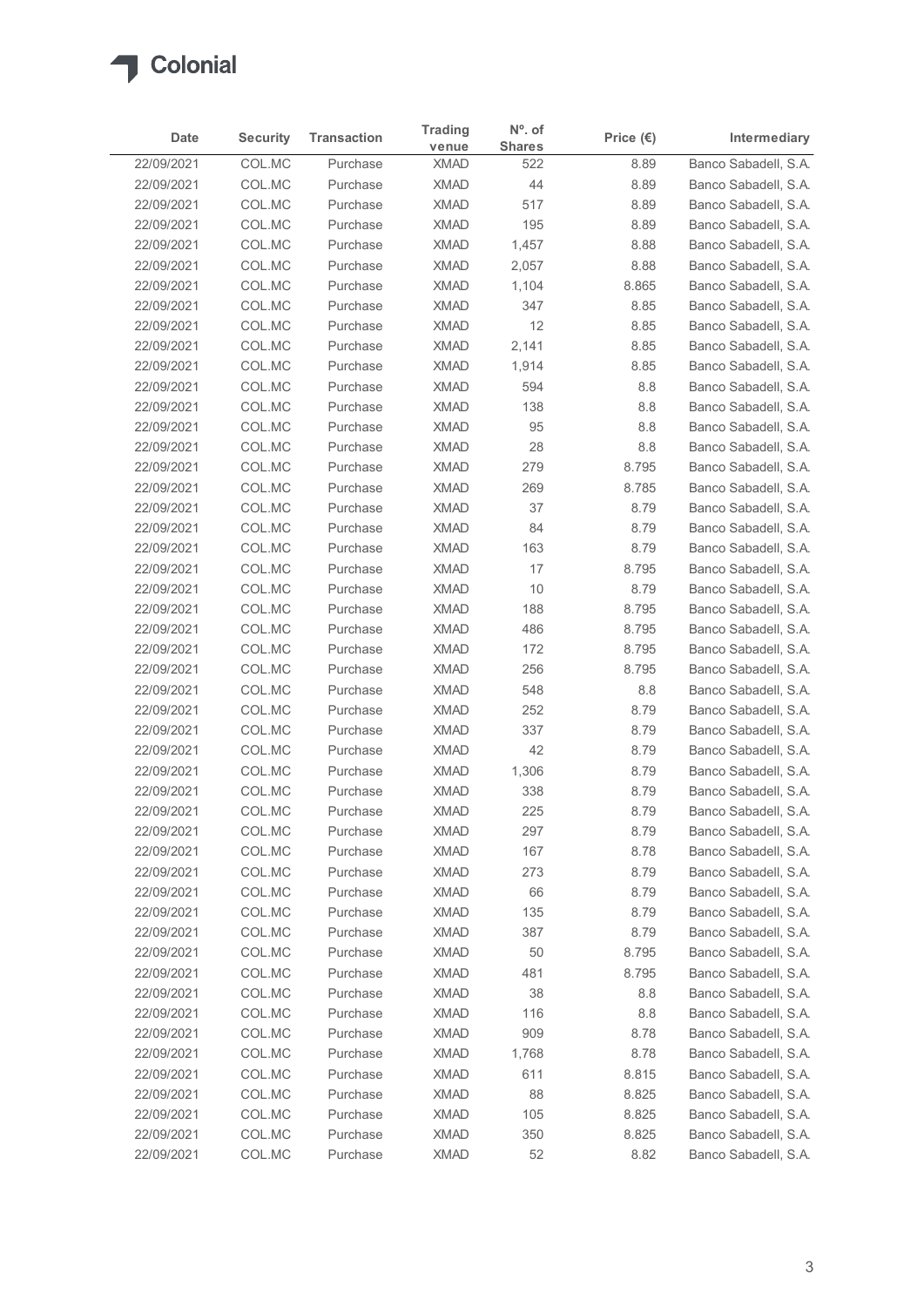

|                          | <b>Security</b>  | <b>Transaction</b>   | <b>Trading</b>             | $N^{\circ}$ . of    | Price $(\epsilon)$ | Intermediary                                 |
|--------------------------|------------------|----------------------|----------------------------|---------------------|--------------------|----------------------------------------------|
| Date<br>22/09/2021       | COL.MC           | Purchase             | venue<br><b>XMAD</b>       | <b>Shares</b><br>21 | 8.825              | Banco Sabadell, S.A.                         |
| 22/09/2021               | COL.MC           | Purchase             | <b>XMAD</b>                | 301                 | 8.81               | Banco Sabadell, S.A.                         |
| 22/09/2021               | COL.MC           | Purchase             | <b>XMAD</b>                | 200                 | 8.78               | Banco Sabadell, S.A.                         |
| 22/09/2021               | COL.MC           | Purchase             | <b>XMAD</b>                | 286                 | 8.785              | Banco Sabadell, S.A.                         |
| 22/09/2021               | COL.MC           | Purchase             | <b>XMAD</b>                | 1,201               | 8.785              | Banco Sabadell, S.A.                         |
| 22/09/2021               | COL.MC           | Purchase             | <b>XMAD</b>                | 169                 | 8.815              | Banco Sabadell, S.A.                         |
| 22/09/2021               | COL.MC           | Purchase             | <b>XMAD</b>                | 495                 | 8.815              | Banco Sabadell, S.A.                         |
| 22/09/2021               | COL.MC           | Purchase             | <b>XMAD</b>                | 51                  | 8.815              | Banco Sabadell, S.A.                         |
| 22/09/2021               | COL.MC           | Purchase             | <b>XMAD</b>                | 324                 | 8.81               | Banco Sabadell, S.A.                         |
| 22/09/2021<br>22/09/2021 | COL.MC<br>COL.MC | Purchase<br>Purchase | <b>XMAD</b><br><b>XMAD</b> | 2,355<br>1,121      | 8.815<br>8.825     | Banco Sabadell, S.A.<br>Banco Sabadell, S.A. |
| 22/09/2021               | COL.MC           | Purchase             | <b>XMAD</b>                | 9                   | 8.815              | Banco Sabadell, S.A.                         |
| 22/09/2021               | COL.MC           | Purchase             | <b>XMAD</b>                | 133                 | 8.83               | Banco Sabadell, S.A.                         |
| 22/09/2021               | COL.MC           | Purchase             | <b>XMAD</b>                | 13                  | 8.83               | Banco Sabadell, S.A.                         |
| 22/09/2021               | COL.MC           | Purchase             | <b>XMAD</b>                | 52                  | 8.83               | Banco Sabadell, S.A.                         |
| 22/09/2021               | COL.MC           | Purchase             | XMAD                       | 686                 | 8.815              | Banco Sabadell, S.A.                         |
| 22/09/2021               | COL.MC           | Purchase             | <b>XMAD</b>                | 237                 | 8.81               | Banco Sabadell, S.A.                         |
| 22/09/2021               | COL.MC           | Purchase             | <b>XMAD</b>                | 2,500               | 8.815              | Banco Sabadell, S.A.                         |
| 22/09/2021               | COL.MC           | Purchase             | <b>XMAD</b>                | 346                 | 8.815              | Banco Sabadell, S.A.                         |
| 22/09/2021               | COL.MC           | Purchase             | <b>XMAD</b>                | 660                 | 8.825              | Banco Sabadell, S.A.                         |
| 22/09/2021<br>22/09/2021 | COL.MC<br>COL.MC | Purchase<br>Purchase | <b>XMAD</b><br>XMAD        | 222<br>44           | 8.815<br>8.815     | Banco Sabadell, S.A.<br>Banco Sabadell, S.A. |
| 22/09/2021               | COL.MC           | Purchase             | <b>XMAD</b>                | 14                  | 8.815              | Banco Sabadell, S.A.                         |
| 22/09/2021               | COL.MC           | Purchase             | <b>XMAD</b>                | 917                 | 8.815              | Banco Sabadell, S.A.                         |
| 22/09/2021               | COL.MC           | Purchase             | <b>XMAD</b>                | 691                 | 8.815              | Banco Sabadell, S.A.                         |
| 22/09/2021               | COL.MC           | Purchase             | <b>XMAD</b>                | 406                 | 8.82               | Banco Sabadell, S.A.                         |
| 22/09/2021               | COL.MC           | Purchase             | <b>XMAD</b>                | 16                  | 8.82               | Banco Sabadell, S.A.                         |
| 22/09/2021               | COL.MC           | Purchase             | <b>XMAD</b>                | 343                 | 8.83               | Banco Sabadell, S.A.                         |
| 22/09/2021               | COL.MC           | Purchase             | <b>XMAD</b>                | 195                 | 8.805              | Banco Sabadell, S.A.                         |
| 22/09/2021               | COL.MC           | Purchase             | <b>XMAD</b>                | 178                 | 8.805              | Banco Sabadell, S.A.                         |
| 22/09/2021               | COL.MC           | Purchase             | <b>XMAD</b>                | 173                 | 8.8                | Banco Sabadell, S.A.                         |
| 22/09/2021<br>22/09/2021 | COL.MC<br>COL.MC | Purchase<br>Purchase | <b>XMAD</b><br><b>XMAD</b> | 1,974<br>353        | 8.8<br>8.8         | Banco Sabadell, S.A.<br>Banco Sabadell, S.A. |
| 22/09/2021               | COL.MC           | Purchase             | <b>XMAD</b>                | 681                 | 8.815              | Banco Sabadell, S.A.                         |
| 22/09/2021               | COL.MC           | Purchase             | <b>XMAD</b>                | 3,376               | 8.78               | Banco Sabadell, S.A.                         |
| 23/09/2021               | COL.MC           | Purchase             | <b>XMAD</b>                | 318                 | 8.93               | Banco Sabadell, S.A.                         |
| 23/09/2021               | COL.MC           | Purchase             | <b>XMAD</b>                | 363                 | 8.905              | Banco Sabadell, S.A.                         |
| 23/09/2021               | COL.MC           | Purchase             | <b>XMAD</b>                | 24                  | 8.92               | Banco Sabadell, S.A.                         |
| 23/09/2021               | COL.MC           | Purchase             | <b>XMAD</b>                | 1,725               | 8.92               | Banco Sabadell, S.A.                         |
| 23/09/2021               | COL.MC           | Purchase             | <b>XMAD</b>                | 43                  | 8.92               | Banco Sabadell, S.A.                         |
| 23/09/2021               | COL.MC           | Purchase             | <b>XMAD</b>                | 403                 | 8.885              | Banco Sabadell, S.A.                         |
| 23/09/2021               | COL.MC           | Purchase             | <b>XMAD</b>                | 285                 | 8.89               | Banco Sabadell, S.A.                         |
| 23/09/2021               | COL.MC           | Purchase             | <b>XMAD</b>                | 523                 | 8.885              | Banco Sabadell, S.A.                         |
| 23/09/2021               | COL.MC           | Purchase             | <b>XMAD</b>                | 270                 | 8.88               | Banco Sabadell, S.A.                         |
| 23/09/2021               | COL.MC           | Purchase             | <b>XMAD</b><br><b>XMAD</b> | 642<br>323          | 8.87<br>8.875      | Banco Sabadell, S.A.<br>Banco Sabadell, S.A. |
| 23/09/2021<br>23/09/2021 | COL.MC<br>COL.MC | Purchase<br>Purchase | <b>XMAD</b>                | 188                 | 8.86               | Banco Sabadell, S.A.                         |
| 23/09/2021               | COL.MC           | Purchase             | <b>XMAD</b>                | 1,269               | 8.86               | Banco Sabadell, S.A.                         |
| 23/09/2021               | COL.MC           | Purchase             | <b>XMAD</b>                | 552                 | 8.885              | Banco Sabadell, S.A.                         |
|                          | COL.MC           | Purchase             | <b>XMAD</b>                | 293                 | 8.89               | Banco Sabadell, S.A.                         |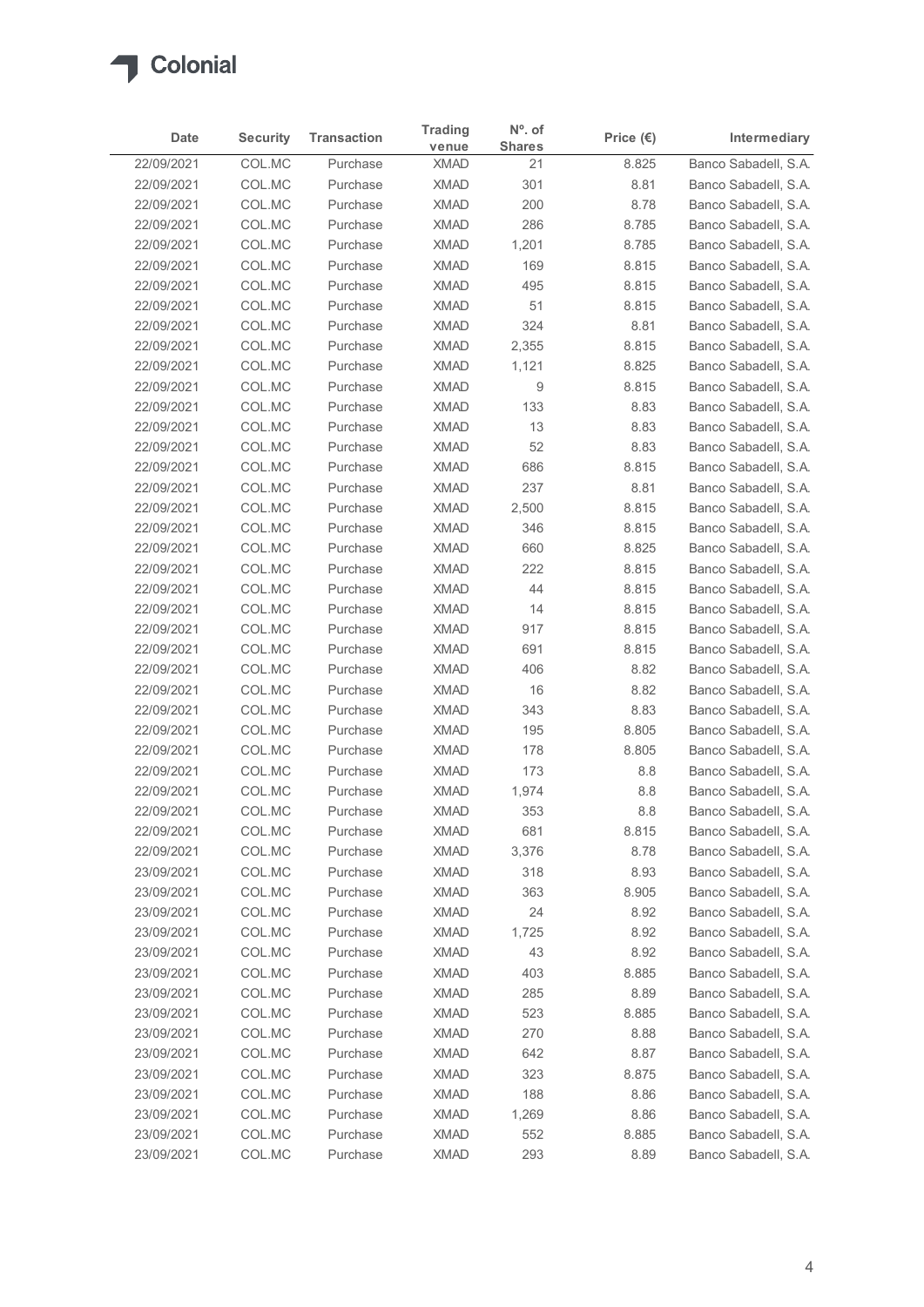

|                          |                           |                                | <b>Trading</b>             | $N^{\circ}$ . of     |                             |                                              |
|--------------------------|---------------------------|--------------------------------|----------------------------|----------------------|-----------------------------|----------------------------------------------|
| Date<br>23/09/2021       | <b>Security</b><br>COL.MC | <b>Transaction</b><br>Purchase | venue<br><b>XMAD</b>       | <b>Shares</b><br>309 | Price $(\epsilon)$<br>8.875 | Intermediary<br>Banco Sabadell, S.A.         |
| 23/09/2021               | COL.MC                    | Purchase                       | <b>XMAD</b>                | 301                  | 8.88                        | Banco Sabadell, S.A.                         |
| 23/09/2021               | COL.MC                    | Purchase                       | <b>XMAD</b>                | 92                   | 8.88                        | Banco Sabadell, S.A.                         |
| 23/09/2021               | COL.MC                    | Purchase                       | <b>XMAD</b>                | 272                  | 8.885                       | Banco Sabadell, S.A.                         |
| 23/09/2021               | COL.MC                    | Purchase                       | <b>XMAD</b>                | 203                  | 8.88                        | Banco Sabadell, S.A.                         |
| 23/09/2021               | COL.MC                    | Purchase                       | <b>XMAD</b>                | 353                  | 8.86                        | Banco Sabadell, S.A.                         |
| 23/09/2021<br>23/09/2021 | COL.MC<br>COL.MC          | Purchase<br>Purchase           | <b>XMAD</b><br><b>XMAD</b> | 262<br>1,200         | 8.865<br>8.855              | Banco Sabadell, S.A.<br>Banco Sabadell, S.A. |
| 23/09/2021               | COL.MC                    | Purchase                       | <b>XMAD</b>                | 437                  | 8.855                       | Banco Sabadell, S.A.                         |
| 23/09/2021               | COL.MC                    | Purchase                       | <b>XMAD</b>                | 278                  | 8.845                       | Banco Sabadell, S.A.                         |
| 23/09/2021               | COL.MC                    | Purchase                       | <b>XMAD</b>                | 380                  | 8.845                       | Banco Sabadell, S.A.                         |
| 23/09/2021               | COL.MC                    | Purchase                       | <b>XMAD</b>                | 159                  | 8.845                       | Banco Sabadell, S.A.                         |
| 23/09/2021               | COL.MC                    | Purchase                       | <b>XMAD</b>                | 1,118                | 8.86                        | Banco Sabadell, S.A.                         |
| 23/09/2021<br>23/09/2021 | COL.MC                    | Purchase                       | <b>XMAD</b>                | 2,344                | 8.81                        | Banco Sabadell, S.A.<br>Banco Sabadell, S.A. |
| 23/09/2021               | COL.MC<br>COL.MC          | Purchase<br>Purchase           | <b>XMAD</b><br>XMAD        | 2,107<br>1,249       | 8.825<br>8.855              | Banco Sabadell, S.A.                         |
| 23/09/2021               | COL.MC                    | Purchase                       | <b>XMAD</b>                | 1,814                | 8.85                        | Banco Sabadell, S.A.                         |
| 23/09/2021               | COL.MC                    | Purchase                       | <b>XMAD</b>                | 527                  | 8.885                       | Banco Sabadell, S.A.                         |
| 23/09/2021               | COL.MC                    | Purchase                       | <b>XMAD</b>                | 42                   | 8.88                        | Banco Sabadell, S.A.                         |
| 23/09/2021               | COL.MC                    | Purchase                       | <b>XMAD</b>                | 352                  | 8.885                       | Banco Sabadell, S.A.                         |
| 23/09/2021               | COL.MC                    | Purchase                       | <b>XMAD</b>                | 331                  | 8.89                        | Banco Sabadell, S.A.                         |
| 23/09/2021               | COL.MC                    | Purchase                       | XMAD                       | 16                   | 8.89                        | Banco Sabadell, S.A.                         |
| 23/09/2021<br>23/09/2021 | COL.MC<br>COL.MC          | Purchase<br>Purchase           | <b>XMAD</b><br><b>XMAD</b> | 255<br>1,167         | 8.895<br>8.905              | Banco Sabadell, S.A.<br>Banco Sabadell, S.A. |
| 23/09/2021               | COL.MC                    | Purchase                       | <b>XMAD</b>                | 262                  | 8.905                       | Banco Sabadell, S.A.                         |
| 23/09/2021               | COL.MC                    | Purchase                       | <b>XMAD</b>                | 378                  | 8.905                       | Banco Sabadell, S.A.                         |
| 23/09/2021               | COL.MC                    | Purchase                       | <b>XMAD</b>                | 114                  | 8.9                         | Banco Sabadell, S.A.                         |
| 23/09/2021               | COL.MC                    | Purchase                       | <b>XMAD</b>                | 651                  | 8.89                        | Banco Sabadell, S.A.                         |
| 23/09/2021               | COL.MC                    | Purchase                       | <b>XMAD</b>                | 339                  | 8.9                         | Banco Sabadell, S.A.                         |
| 23/09/2021               | COL.MC                    | Purchase                       | <b>XMAD</b>                | 361                  | 8.885                       | Banco Sabadell, S.A.                         |
| 23/09/2021               | COL.MC                    | Purchase                       | <b>XMAD</b>                | 337                  | 8.89                        | Banco Sabadell, S.A.                         |
| 23/09/2021<br>23/09/2021 | COL.MC<br>COL.MC          | Purchase<br>Purchase           | <b>XMAD</b><br><b>XMAD</b> | 155<br>2,117         | 8.89<br>8.895               | Banco Sabadell, S.A.<br>Banco Sabadell, S.A. |
| 23/09/2021               | COL.MC                    | Purchase                       | <b>XMAD</b>                | 438                  | 8.915                       | Banco Sabadell, S.A.                         |
| 23/09/2021               | COL.MC                    | Purchase                       | <b>XMAD</b>                | 433                  | 8.91                        | Banco Sabadell, S.A.                         |
| 23/09/2021               | COL.MC                    | Purchase                       | <b>XMAD</b>                | 285                  | 8.905                       | Banco Sabadell, S.A.                         |
| 23/09/2021               | COL.MC                    | Purchase                       | <b>XMAD</b>                | 142                  | 8.91                        | Banco Sabadell, S.A.                         |
| 23/09/2021               | COL.MC                    | Purchase                       | <b>XMAD</b>                | 316                  | 8.915                       | Banco Sabadell, S.A.                         |
| 23/09/2021               | COL.MC                    | Purchase                       | <b>XMAD</b>                | 349                  | 8.915                       | Banco Sabadell, S.A.                         |
| 23/09/2021               | COL.MC                    | Purchase                       | <b>XMAD</b>                | 1,195                | 8.91                        | Banco Sabadell, S.A.                         |
| 23/09/2021<br>23/09/2021 | COL.MC<br>COL.MC          | Purchase<br>Purchase           | <b>XMAD</b><br><b>XMAD</b> | 769<br>221           | 8.905<br>8.92               | Banco Sabadell, S.A.<br>Banco Sabadell, S.A. |
| 23/09/2021               | COL.MC                    | Purchase                       | <b>XMAD</b>                | 74                   | 8.92                        | Banco Sabadell, S.A.                         |
| 23/09/2021               | COL.MC                    | Purchase                       | <b>XMAD</b>                | 38                   | 8.915                       | Banco Sabadell, S.A.                         |
| 23/09/2021               | COL.MC                    | Purchase                       | <b>XMAD</b>                | 270                  | 8.915                       | Banco Sabadell, S.A.                         |
| 23/09/2021               | COL.MC                    | Purchase                       | <b>XMAD</b>                | 480                  | 8.925                       | Banco Sabadell, S.A.                         |
| 23/09/2021               | COL.MC                    | Purchase                       | <b>XMAD</b>                | 278                  | 8.915                       | Banco Sabadell, S.A.                         |
| 23/09/2021               | COL.MC                    | Purchase                       | <b>XMAD</b>                | 677                  | 8.91                        | Banco Sabadell, S.A.                         |
| 23/09/2021               | COL.MC                    | Purchase                       | <b>XMAD</b>                | 2,500                | 8.835                       | Banco Sabadell, S.A.                         |
| 23/09/2021               | COL.MC                    | Purchase                       | <b>XMAD</b>                | 2,703                | 8.85                        | Banco Sabadell, S.A.                         |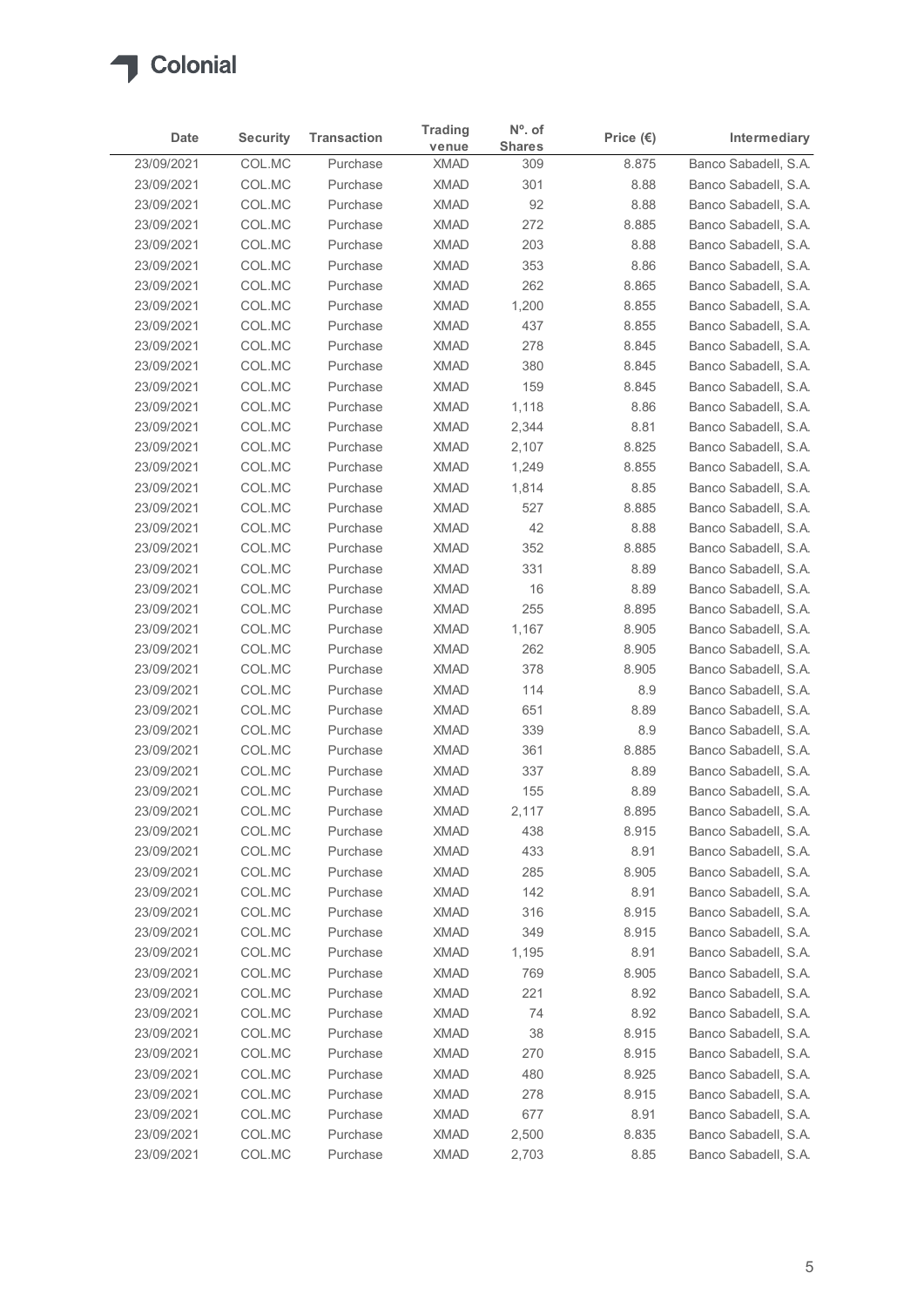

| Date                     | <b>Security</b>  | <b>Transaction</b>   | <b>Trading</b>             | N°. of                 | Price $(\epsilon)$ | Intermediary                                 |
|--------------------------|------------------|----------------------|----------------------------|------------------------|--------------------|----------------------------------------------|
| 23/09/2021               | COL.MC           | Purchase             | venue<br><b>XMAD</b>       | <b>Shares</b><br>2,500 | 8.85               | Banco Sabadell, S.A.                         |
| 23/09/2021               | COL.MC           | Purchase             | <b>XMAD</b>                | 371                    | 8.865              | Banco Sabadell, S.A.                         |
| 23/09/2021               | COL.MC           | Purchase             | <b>XMAD</b>                | 2,034                  | 8.865              | Banco Sabadell, S.A.                         |
| 23/09/2021               | COL.MC           | Purchase             | <b>XMAD</b>                | 440                    | 8.87               | Banco Sabadell, S.A.                         |
| 23/09/2021               | COL.MC           | Purchase             | <b>XMAD</b>                | 258                    | 8.875              | Banco Sabadell, S.A.                         |
| 23/09/2021<br>23/09/2021 | COL.MC<br>COL.MC | Purchase<br>Purchase | <b>XMAD</b><br><b>XMAD</b> | 181<br>87              | 8.88<br>8.88       | Banco Sabadell, S.A.<br>Banco Sabadell, S.A. |
| 23/09/2021               | COL.MC           | Purchase             | <b>XMAD</b>                | 308                    | 8.89               | Banco Sabadell, S.A.                         |
| 23/09/2021               | COL.MC           | Purchase             | <b>XMAD</b>                | 182                    | 8.88               | Banco Sabadell, S.A.                         |
| 23/09/2021               | COL.MC           | Purchase             | <b>XMAD</b>                | 940                    | 8.85               | Banco Sabadell, S.A.                         |
| 23/09/2021               | COL.MC           | Purchase             | <b>XMAD</b>                | 1,547                  | 8.85               | Banco Sabadell, S.A.                         |
| 23/09/2021               | COL.MC           | Purchase             | <b>XMAD</b>                | 139                    | 8.855              | Banco Sabadell, S.A.                         |
| 23/09/2021<br>23/09/2021 | COL.MC<br>COL.MC | Purchase<br>Purchase | <b>XMAD</b><br><b>XMAD</b> | 1,013<br>1,101         | 8.86<br>8.86       | Banco Sabadell, S.A.<br>Banco Sabadell, S.A. |
| 23/09/2021               | COL.MC           | Purchase             | <b>XMAD</b>                | 2,771                  | 8.85               | Banco Sabadell, S.A.                         |
| 23/09/2021               | COL.MC           | Purchase             | <b>XMAD</b>                | 11                     | 8.845              | Banco Sabadell, S.A.                         |
| 23/09/2021               | COL.MC           | Purchase             | <b>XMAD</b>                | 2,446                  | 8.845              | Banco Sabadell, S.A.                         |
| 24/09/2021               | COL.MC           | Purchase             | <b>XMAD</b>                | 664                    | 8.84               | Banco Sabadell, S.A.                         |
| 24/09/2021               | COL.MC           | Purchase             | <b>XMAD</b>                | 355                    | 8.825              | Banco Sabadell, S.A.                         |
| 24/09/2021<br>24/09/2021 | COL.MC<br>COL.MC | Purchase<br>Purchase | <b>XMAD</b><br><b>XMAD</b> | 339<br>552             | 8.825<br>8.825     | Banco Sabadell, S.A.<br>Banco Sabadell, S.A. |
| 24/09/2021               | COL.MC           | Purchase             | <b>XMAD</b>                | 262                    | 8.815              | Banco Sabadell, S.A.                         |
| 24/09/2021               | COL.MC           | Purchase             | <b>XMAD</b>                | 536                    | 8.825              | Banco Sabadell, S.A.                         |
| 24/09/2021               | COL.MC           | Purchase             | <b>XMAD</b>                | 339                    | 8.825              | Banco Sabadell, S.A.                         |
| 24/09/2021               | COL.MC           | Purchase             | <b>XMAD</b>                | 277                    | 8.825              | Banco Sabadell, S.A.                         |
| 24/09/2021               | COL.MC           | Purchase             | <b>XMAD</b>                | 262                    | 8.835              | Banco Sabadell, S.A.                         |
| 24/09/2021<br>24/09/2021 | COL.MC<br>COL.MC | Purchase<br>Purchase | <b>XMAD</b><br><b>XMAD</b> | 741<br>1,507           | 8.84<br>8.84       | Banco Sabadell, S.A.<br>Banco Sabadell, S.A. |
| 24/09/2021               | COL.MC           | Purchase             | <b>XMAD</b>                | 59                     | 8.83               | Banco Sabadell, S.A.                         |
| 24/09/2021               | COL.MC           | Purchase             | <b>XMAD</b>                | 152                    | 8.835              | Banco Sabadell, S.A.                         |
| 24/09/2021               | COL.MC           | Purchase             | <b>XMAD</b>                | 22                     | 8.835              | Banco Sabadell, S.A.                         |
| 24/09/2021               | COL.MC           | Purchase             | <b>XMAD</b>                | 152                    | 8.835              | Banco Sabadell, S.A.                         |
| 24/09/2021               | COL.MC           | Purchase             | <b>XMAD</b>                | 172                    | 8.845              | Banco Sabadell, S.A.                         |
| 24/09/2021<br>24/09/2021 | COL.MC<br>COL.MC | Purchase<br>Purchase | <b>XMAD</b><br><b>XMAD</b> | 331<br>83              | 8.835<br>8.855     | Banco Sabadell, S.A.<br>Banco Sabadell, S.A. |
| 24/09/2021               | COL.MC           | Purchase             | <b>XMAD</b>                | 380                    | 8.855              | Banco Sabadell, S.A.                         |
| 24/09/2021               | COL.MC           | Purchase             | <b>XMAD</b>                | 123                    | 8.86               | Banco Sabadell, S.A.                         |
| 24/09/2021               | COL.MC           | Purchase             | <b>XMAD</b>                | 783                    | 8.86               | Banco Sabadell, S.A.                         |
| 24/09/2021               | COL.MC           | Purchase             | <b>XMAD</b>                | $\mathbf{1}$           | 8.86               | Banco Sabadell, S.A.                         |
| 24/09/2021               | COL.MC           | Purchase             | <b>XMAD</b>                | 83                     | 8.86               | Banco Sabadell, S.A.                         |
| 24/09/2021               | COL.MC           | Purchase             | <b>XMAD</b>                | 105                    | 8.86               | Banco Sabadell, S.A.                         |
| 24/09/2021               | COL.MC           | Purchase             | <b>XMAD</b>                | 31                     | 8.835              | Banco Sabadell, S.A.                         |
| 24/09/2021<br>24/09/2021 | COL.MC<br>COL.MC | Purchase<br>Purchase | <b>XMAD</b><br><b>XMAD</b> | 60<br>231              | 8.83<br>8.83       | Banco Sabadell, S.A.<br>Banco Sabadell, S.A. |
| 24/09/2021               | COL.MC           | Purchase             | <b>XMAD</b>                | 705                    | 8.85               | Banco Sabadell, S.A.                         |
| 24/09/2021               | COL.MC           | Purchase             | <b>XMAD</b>                | 1,500                  | 8.865              | Banco Sabadell, S.A.                         |
| 24/09/2021               | COL.MC           | Purchase             | <b>XMAD</b>                | 116                    | 8.865              | Banco Sabadell, S.A.                         |
| 24/09/2021               | COL.MC           | Purchase             | <b>XMAD</b>                | 69                     | 8.85               | Banco Sabadell, S.A.                         |
| 24/09/2021               | COL.MC           | Purchase             | <b>XMAD</b>                | 75                     | 8.825              | Banco Sabadell, S.A.                         |
| 24/09/2021               | COLMC            | Purchase             | <b>XMAD</b>                | 409                    | 8.855              | Banco Sabadell, S.A.                         |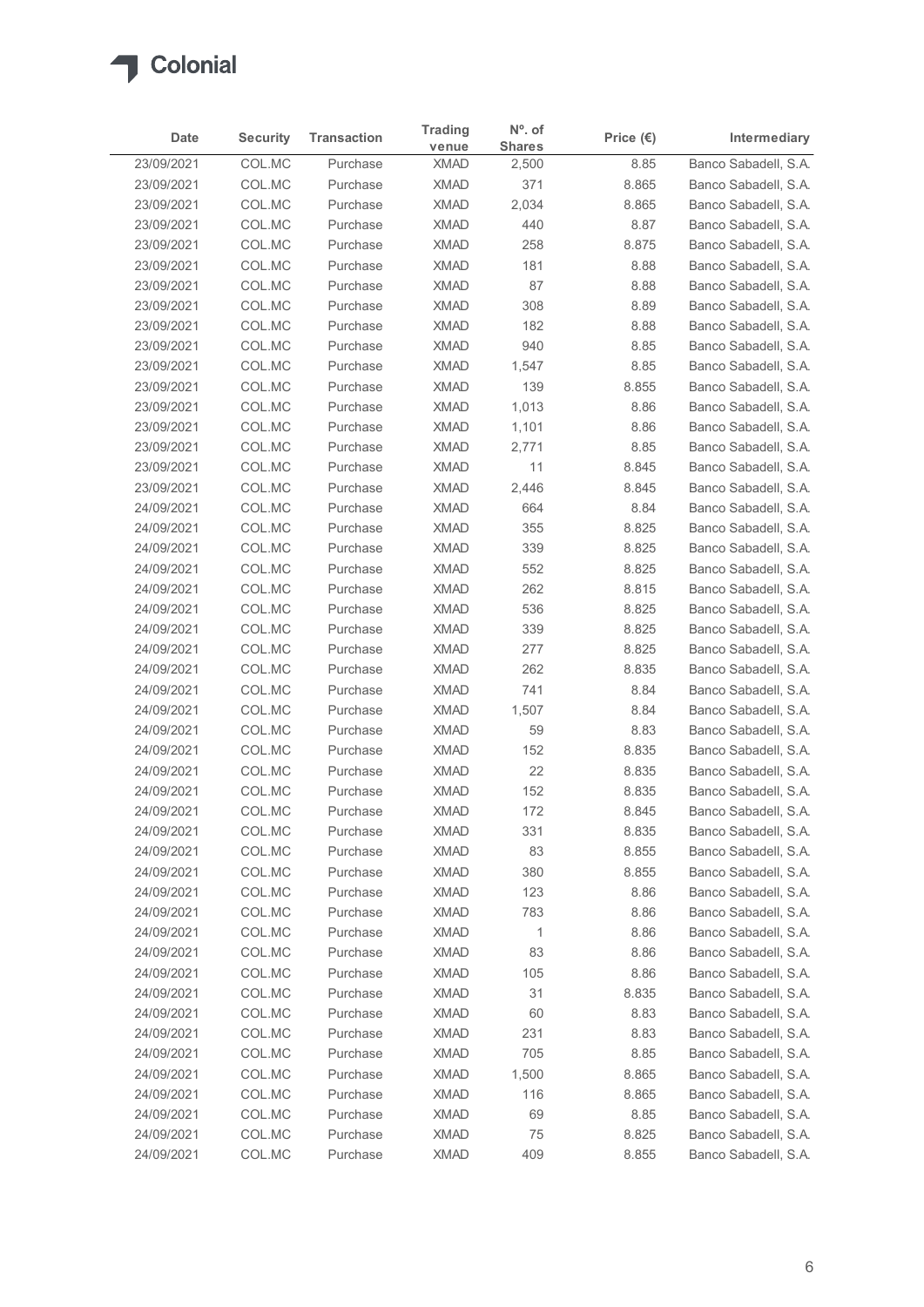

| Date                     | <b>Security</b>  | <b>Transaction</b>   | <b>Trading</b>             | N°. of               | Price $(\epsilon)$ | Intermediary                                 |
|--------------------------|------------------|----------------------|----------------------------|----------------------|--------------------|----------------------------------------------|
| 24/09/2021               | COL.MC           | Purchase             | venue<br><b>XMAD</b>       | <b>Shares</b><br>136 | 8.85               | Banco Sabadell, S.A.                         |
| 24/09/2021               | COL.MC           | Purchase             | <b>XMAD</b>                | 285                  | 8.845              | Banco Sabadell, S.A.                         |
| 24/09/2021               | COL.MC           | Purchase             | <b>XMAD</b>                | $\overline{4}$       | 8.845              | Banco Sabadell, S.A.                         |
| 24/09/2021               | COL.MC           | Purchase             | <b>XMAD</b>                | 332                  | 8.84               | Banco Sabadell, S.A.                         |
| 24/09/2021               | COL.MC           | Purchase             | <b>XMAD</b>                | 69                   | 8.84               | Banco Sabadell, S.A.                         |
| 24/09/2021               | COL.MC           | Purchase             | <b>XMAD</b>                | 317                  | 8.84               | Banco Sabadell, S.A.                         |
| 24/09/2021<br>24/09/2021 | COL.MC<br>COL.MC | Purchase<br>Purchase | <b>XMAD</b><br><b>XMAD</b> | 285<br>1,656         | 8.845<br>8.825     | Banco Sabadell, S.A.<br>Banco Sabadell, S.A. |
| 24/09/2021               | COL.MC           | Purchase             | <b>XMAD</b>                | $\overline{1}$       | 8.825              | Banco Sabadell, S.A.                         |
| 24/09/2021               | COL.MC           | Purchase             | <b>XMAD</b>                | 576                  | 8.815              | Banco Sabadell, S.A.                         |
| 24/09/2021               | COL.MC           | Purchase             | <b>XMAD</b>                | 312                  | 8.815              | Banco Sabadell, S.A.                         |
| 24/09/2021               | COL.MC           | Purchase             | <b>XMAD</b>                | 1,327                | 8.81               | Banco Sabadell, S.A.                         |
| 24/09/2021               | COL.MC           | Purchase             | <b>XMAD</b>                | 878                  | 8.815              | Banco Sabadell, S.A.                         |
| 24/09/2021               | COL.MC           | Purchase             | <b>XMAD</b>                | 175                  | 8.815              | Banco Sabadell, S.A.                         |
| 24/09/2021               | COL.MC           | Purchase             | <b>XMAD</b>                | 84                   | 8.815              | Banco Sabadell, S.A.                         |
| 24/09/2021               | COL.MC           | Purchase             | <b>XMAD</b>                | 629                  | 8.81               | Banco Sabadell, S.A.                         |
| 24/09/2021               | COL.MC           | Purchase             | <b>XMAD</b>                | 12                   | 8.81               | Banco Sabadell, S.A.                         |
| 24/09/2021               | COL.MC           | Purchase             | <b>XMAD</b>                | 329                  | 8.81               | Banco Sabadell, S.A.                         |
| 24/09/2021<br>24/09/2021 | COL.MC<br>COL.MC | Purchase<br>Purchase | <b>XMAD</b><br><b>XMAD</b> | 28<br>49             | 8.81<br>8.81       | Banco Sabadell, S.A.<br>Banco Sabadell, S.A. |
| 24/09/2021               | COL.MC           | Purchase             | <b>XMAD</b>                | 282                  | 8.81               | Banco Sabadell, S.A.                         |
| 24/09/2021               | COL.MC           | Purchase             | XMAD                       | 594                  | 8.81               | Banco Sabadell, S.A.                         |
| 24/09/2021               | COL.MC           | Purchase             | <b>XMAD</b>                | 202                  | 8.805              | Banco Sabadell, S.A.                         |
| 24/09/2021               | COL.MC           | Purchase             | <b>XMAD</b>                | 676                  | 8.81               | Banco Sabadell, S.A.                         |
| 24/09/2021               | COL.MC           | Purchase             | <b>XMAD</b>                | 284                  | 8.81               | Banco Sabadell, S.A.                         |
| 24/09/2021               | COL.MC           | Purchase             | <b>XMAD</b>                | 113                  | 8.805              | Banco Sabadell, S.A.                         |
| 24/09/2021               | COL.MC           | Purchase             | <b>XMAD</b>                | 198                  | 8.805              | Banco Sabadell, S.A.                         |
| 24/09/2021               | COL.MC           | Purchase             | <b>XMAD</b>                | 1,200                | 8.8                | Banco Sabadell, S.A.                         |
| 24/09/2021<br>24/09/2021 | COL.MC<br>COL.MC | Purchase<br>Purchase | <b>XMAD</b><br><b>XMAD</b> | 252<br>178           | 8.805<br>8.8       | Banco Sabadell, S.A.<br>Banco Sabadell, S.A. |
| 24/09/2021               | COL.MC           | Purchase             | <b>XMAD</b>                | 1,122                | 8.8                | Banco Sabadell, S.A.                         |
| 24/09/2021               | COL.MC           | Purchase             | <b>XMAD</b>                | 87                   | 8.785              | Banco Sabadell, S.A.                         |
| 24/09/2021               | COL.MC           | Purchase             | <b>XMAD</b>                | 581                  | 8.795              | Banco Sabadell, S.A.                         |
| 24/09/2021               | COL.MC           | Purchase             | <b>XMAD</b>                | 1,000                | 8.785              | Banco Sabadell, S.A.                         |
| 24/09/2021               | COL.MC           | Purchase             | <b>XMAD</b>                | 327                  | 8.785              | Banco Sabadell, S.A.                         |
| 24/09/2021               | COL.MC           | Purchase             | <b>XMAD</b>                | 390                  | 8.79               | Banco Sabadell, S.A.                         |
| 24/09/2021               | COL.MC           | Purchase             | <b>XMAD</b>                | 23                   | 8.79               | Banco Sabadell, S.A.                         |
| 24/09/2021               | COL.MC           | Purchase             | <b>XMAD</b>                | 252                  | 8.8                | Banco Sabadell, S.A.                         |
| 24/09/2021               | COL.MC           | Purchase             | <b>XMAD</b>                | 24                   | 8.8                | Banco Sabadell, S.A.                         |
| 24/09/2021               | COL.MC           | Purchase             | <b>XMAD</b>                | 274                  | 8.8                | Banco Sabadell, S.A.                         |
| 24/09/2021<br>24/09/2021 | COL.MC<br>COL.MC | Purchase<br>Purchase | <b>XMAD</b><br><b>XMAD</b> | 335<br>321           | 8.8<br>8.8         | Banco Sabadell, S.A.<br>Banco Sabadell, S.A. |
| 24/09/2021               | COL.MC           | Purchase             | <b>XMAD</b>                | 275                  | 8.8                | Banco Sabadell, S.A.                         |
| 24/09/2021               | COL.MC           | Purchase             | <b>XMAD</b>                | 528                  | 8.78               | Banco Sabadell, S.A.                         |
| 24/09/2021               | COL.MC           | Purchase             | <b>XMAD</b>                | 1,062                | 8.78               | Banco Sabadell, S.A.                         |
| 24/09/2021               | COL.MC           | Purchase             | <b>XMAD</b>                | 559                  | 8.725              | Banco Sabadell, S.A.                         |
| 24/09/2021               | COL.MC           | Purchase             | <b>XMAD</b>                | 241                  | 8.73               | Banco Sabadell, S.A.                         |
| 24/09/2021               | COL.MC           | Purchase             | <b>XMAD</b>                | 398                  | 8.725              | Banco Sabadell, S.A.                         |
| 24/09/2021               | COL.MC           | Purchase             | <b>XMAD</b>                | 219                  | 8.74               | Banco Sabadell, S.A.                         |
|                          | COL.MC           | Purchase             | <b>XMAD</b>                | 253                  | 8.745              | Banco Sabadell, S.A.                         |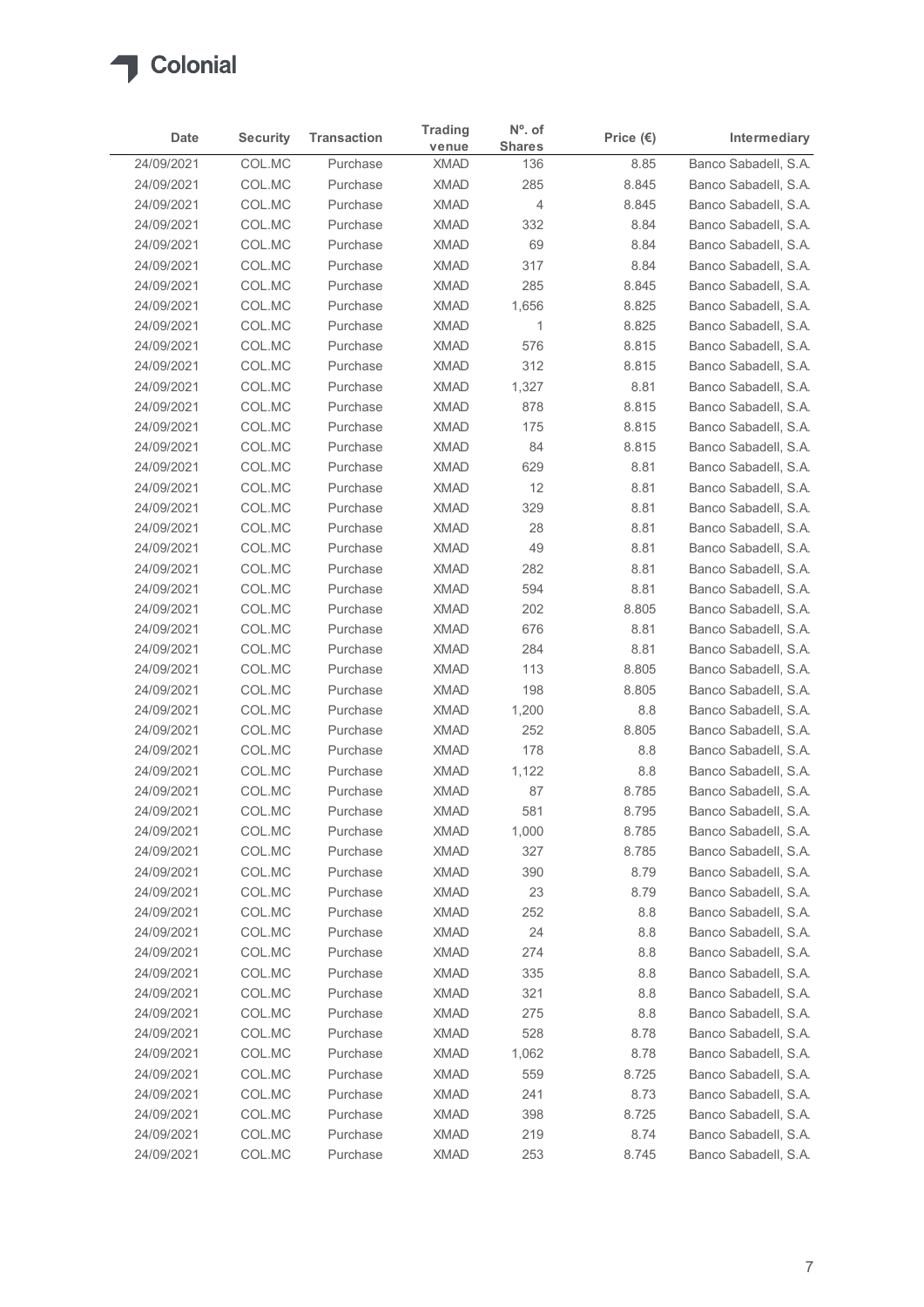

| Date                     |                  |                      | <b>Trading</b>             | $N^{\circ}$ . of |                    |                                              |
|--------------------------|------------------|----------------------|----------------------------|------------------|--------------------|----------------------------------------------|
|                          | <b>Security</b>  | <b>Transaction</b>   | venue                      | <b>Shares</b>    | Price $(\epsilon)$ | Intermediary                                 |
| 24/09/2021<br>24/09/2021 | COL.MC<br>COL.MC | Purchase<br>Purchase | <b>XMAD</b><br><b>XMAD</b> | 1,012<br>375     | 8.715<br>8.715     | Banco Sabadell, S.A.<br>Banco Sabadell, S.A. |
| 24/09/2021               | COL.MC           | Purchase             | <b>XMAD</b>                | 269              | 8.715              | Banco Sabadell, S.A.                         |
| 24/09/2021               | COL.MC           | Purchase             | <b>XMAD</b>                | 36               | 8.715              | Banco Sabadell, S.A.                         |
| 24/09/2021               | COL.MC           | Purchase             | <b>XMAD</b>                | 132              | 8.715              | Banco Sabadell, S.A.                         |
| 24/09/2021               | COL.MC           | Purchase             | <b>XMAD</b>                | 694              | 8.715              | Banco Sabadell, S.A.                         |
| 24/09/2021               | COL.MC           | Purchase             | <b>XMAD</b>                | 329              | 8.715              | Banco Sabadell, S.A.                         |
| 24/09/2021               | COL.MC           | Purchase             | <b>XMAD</b>                | 356              | 8.715              | Banco Sabadell, S.A.                         |
| 24/09/2021               | COL.MC           | Purchase             | <b>XMAD</b>                | 495              | 8.715              | Banco Sabadell, S.A.                         |
| 24/09/2021<br>24/09/2021 | COL.MC<br>COL.MC | Purchase<br>Purchase | <b>XMAD</b><br><b>XMAD</b> | 19<br>20         | 8.715<br>8.7       | Banco Sabadell, S.A.<br>Banco Sabadell, S.A. |
| 24/09/2021               | COL.MC           | Purchase             | <b>XMAD</b>                | 1,200            | 8.7                | Banco Sabadell, S.A.                         |
| 24/09/2021               | COL.MC           | Purchase             | <b>XMAD</b>                | 1,051            | 8.7                | Banco Sabadell, S.A.                         |
| 24/09/2021               | COL.MC           | Purchase             | <b>XMAD</b>                | 229              | 8.7                | Banco Sabadell, S.A.                         |
| 24/09/2021               | COL.MC           | Purchase             | <b>XMAD</b>                | 41               | 8.705              | Banco Sabadell, S.A.                         |
| 24/09/2021               | COL.MC           | Purchase             | XMAD                       | 506              | 8.705              | Banco Sabadell, S.A.                         |
| 24/09/2021               | COL.MC           | Purchase             | <b>XMAD</b>                | 3,633            | 8.705              | Banco Sabadell, S.A.                         |
| 24/09/2021               | COL.MC           | Purchase             | <b>XMAD</b>                | 382              | 8.705              | Banco Sabadell, S.A.                         |
| 24/09/2021               | COL.MC           | Purchase             | <b>XMAD</b>                | 26               | 8.77               | Banco Sabadell, S.A.                         |
| 24/09/2021<br>24/09/2021 | COL.MC<br>COL.MC | Purchase<br>Purchase | <b>XMAD</b><br><b>XMAD</b> | 74<br>329        | 8.76<br>8.76       | Banco Sabadell, S.A.<br>Banco Sabadell, S.A. |
| 24/09/2021               | COL.MC           | Purchase             | XMAD                       | 150              | 8.75               | Banco Sabadell, S.A.                         |
| 24/09/2021               | COL.MC           | Purchase             | <b>XMAD</b>                | 1,294            | 8.775              | Banco Sabadell, S.A.                         |
| 24/09/2021               | COL.MC           | Purchase             | <b>XMAD</b>                | 88               | 8.76               | Banco Sabadell, S.A.                         |
| 24/09/2021               | COL.MC           | Purchase             | <b>XMAD</b>                | 323              | 8.77               | Banco Sabadell, S.A.                         |
| 24/09/2021               | COL.MC           | Purchase             | <b>XMAD</b>                | 734              | 8.77               | Banco Sabadell, S.A.                         |
| 24/09/2021               | COL.MC           | Purchase             | <b>XMAD</b>                | 118              | 8.77               | Banco Sabadell, S.A.                         |
| 24/09/2021               | COL.MC           | Purchase             | XMAD                       | 1,292            | 8.765              | Banco Sabadell, S.A.                         |
| 24/09/2021               | COL.MC           | Purchase             | <b>XMAD</b>                | 568              | 8.77               | Banco Sabadell, S.A.                         |
| 24/09/2021               | COL.MC           | Purchase             | <b>XMAD</b>                | 282              | 8.77               | Banco Sabadell, S.A.                         |
| 24/09/2021<br>24/09/2021 | COL.MC<br>COL.MC | Purchase<br>Purchase | <b>XMAD</b><br><b>XMAD</b> | 114<br>174       | 8.76<br>8.76       | Banco Sabadell, S.A.<br>Banco Sabadell, S.A. |
| 24/09/2021               | COL.MC           | Purchase             | <b>XMAD</b>                | 92               | 8.77               | Banco Sabadell, S.A.                         |
| 24/09/2021               | COL.MC           | Purchase             | <b>XMAD</b>                | 190              | 8.77               | Banco Sabadell, S.A.                         |
| 24/09/2021               | COL.MC           | Purchase             | <b>XMAD</b>                | 582              | 8.78               | Banco Sabadell, S.A.                         |
| 24/09/2021               | COL.MC           | Purchase             | <b>XMAD</b>                | 147              | 8.78               | Banco Sabadell, S.A.                         |
| 24/09/2021               | COL.MC           | Purchase             | <b>XMAD</b>                | 268              | 8.775              | Banco Sabadell, S.A.                         |
| 24/09/2021               | COL.MC           | Purchase             | <b>XMAD</b>                | 415              | 8.75               | Banco Sabadell, S.A.                         |
| 24/09/2021               | COL.MC           | Purchase             | <b>XMAD</b>                | 633              | 8.75               | Banco Sabadell, S.A.                         |
| 24/09/2021               | COL.MC           | Purchase             | <b>XMAD</b>                | 134              | 8.735              | Banco Sabadell, S.A.                         |
| 24/09/2021<br>24/09/2021 | COL.MC<br>COL.MC | Purchase<br>Purchase | <b>XMAD</b><br><b>XMAD</b> | 289<br>180       | 8.735<br>8.735     | Banco Sabadell, S.A.<br>Banco Sabadell, S.A. |
| 24/09/2021               | COL.MC           | Purchase             | <b>XMAD</b>                | 221              | 8.745              | Banco Sabadell, S.A.                         |
| 24/09/2021               | COL.MC           | Purchase             | <b>XMAD</b>                | 94               | 8.745              | Banco Sabadell, S.A.                         |
| 24/09/2021               | COL.MC           | Purchase             | <b>XMAD</b>                | 2,350            | 8.75               | Banco Sabadell, S.A.                         |
| 24/09/2021               | COL.MC           | Purchase             | <b>XMAD</b>                | 280              | 8.75               | Banco Sabadell, S.A.                         |
| 24/09/2021               | COL.MC           | Purchase             | <b>XMAD</b>                | 14               | 8.745              | Banco Sabadell, S.A.                         |
| 24/09/2021               | COL.MC           | Purchase             | <b>XMAD</b>                | 547              | 8.735              | Banco Sabadell, S.A.                         |
| 24/09/2021               | COL.MC           | Purchase             | <b>XMAD</b>                | 539              | 8.74               | Banco Sabadell, S.A.                         |
|                          | COL.MC           | Purchase             | <b>XMAD</b>                | 58               | 8.73               | Banco Sabadell, S.A.                         |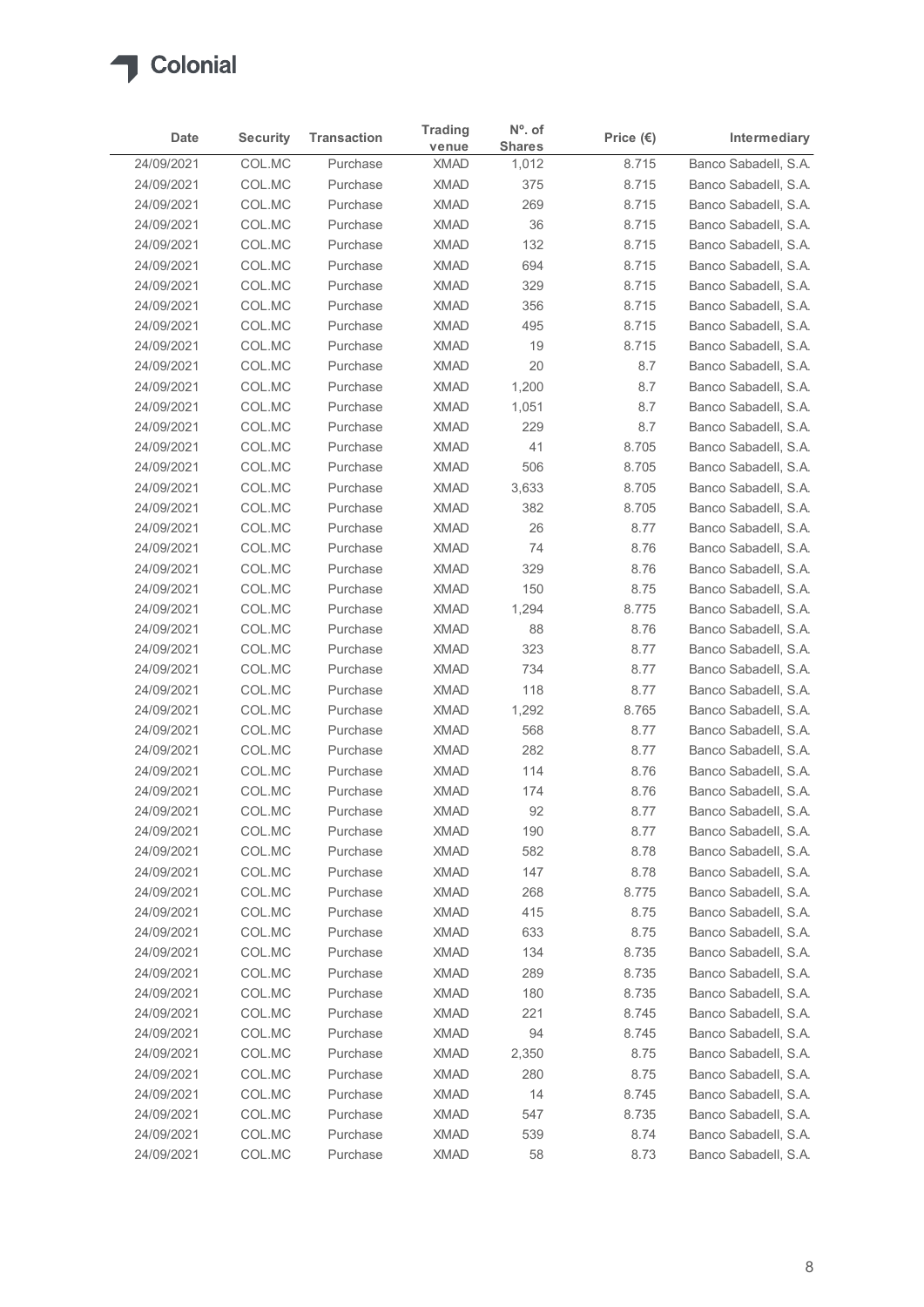

|                          | <b>Security</b>  | <b>Transaction</b>   | <b>Trading</b>             | $N^{\circ}$ . of     | Price $(\epsilon)$ | Intermediary                                 |
|--------------------------|------------------|----------------------|----------------------------|----------------------|--------------------|----------------------------------------------|
| Date<br>24/09/2021       | COL.MC           | Purchase             | venue<br><b>XMAD</b>       | <b>Shares</b><br>836 | 8.745              | Banco Sabadell, S.A.                         |
| 24/09/2021               | COL.MC           | Purchase             | <b>XMAD</b>                | 286                  | 8.735              | Banco Sabadell, S.A.                         |
| 24/09/2021               | COL.MC           | Purchase             | <b>XMAD</b>                | 81                   | 8.735              | Banco Sabadell, S.A.                         |
| 24/09/2021               | COL.MC           | Purchase             | <b>XMAD</b>                | 183                  | 8.735              | Banco Sabadell, S.A.                         |
| 24/09/2021               | COL.MC           | Purchase             | <b>XMAD</b>                | 8                    | 8.735              | Banco Sabadell, S.A.                         |
| 24/09/2021               | COL.MC           | Purchase             | <b>XMAD</b>                | 19                   | 8.735              | Banco Sabadell, S.A.                         |
| 24/09/2021<br>24/09/2021 | COL.MC<br>COL.MC | Purchase<br>Purchase | <b>XMAD</b><br><b>XMAD</b> | 275<br>13            | 8.735              | Banco Sabadell, S.A.<br>Banco Sabadell, S.A. |
| 24/09/2021               | COL.MC           | Purchase             | <b>XMAD</b>                | 862                  | 8.735<br>8.74      | Banco Sabadell, S.A.                         |
| 24/09/2021               | COL.MC           | Purchase             | <b>XMAD</b>                | 349                  | 8.735              | Banco Sabadell, S.A.                         |
| 27/09/2021               | COL.MC           | Purchase             | <b>XMAD</b>                | 990                  | 8.775              | Banco Sabadell, S.A.                         |
| 27/09/2021               | COL.MC           | Purchase             | <b>XMAD</b>                | 2,600                | 8.77               | Banco Sabadell, S.A.                         |
| 27/09/2021               | COL.MC           | Purchase             | <b>XMAD</b>                | 670                  | 8.77               | Banco Sabadell, S.A.                         |
| 27/09/2021               | COL.MC           | Purchase             | <b>XMAD</b>                | 12                   | 8.78               | Banco Sabadell, S.A.                         |
| 27/09/2021               | COL.MC           | Purchase             | <b>XMAD</b>                | 329                  | 8.8                | Banco Sabadell, S.A.                         |
| 27/09/2021<br>27/09/2021 | COL.MC<br>COL.MC | Purchase<br>Purchase | XMAD<br><b>XMAD</b>        | 84<br>592            | 8.78<br>8.82       | Banco Sabadell, S.A.<br>Banco Sabadell, S.A. |
| 27/09/2021               | COL.MC           | Purchase             | <b>XMAD</b>                | 907                  | 8.82               | Banco Sabadell, S.A.                         |
| 27/09/2021               | COL.MC           | Purchase             | <b>XMAD</b>                | 1,778                | 8.82               | Banco Sabadell, S.A.                         |
| 27/09/2021               | COL.MC           | Purchase             | <b>XMAD</b>                | 366                  | 8.755              | Banco Sabadell, S.A.                         |
| 27/09/2021               | COL.MC           | Purchase             | <b>XMAD</b>                | 441                  | 8.76               | Banco Sabadell, S.A.                         |
| 27/09/2021               | COL.MC           | Purchase             | XMAD                       | 340                  | 8.77               | Banco Sabadell, S.A.                         |
| 27/09/2021               | COL.MC           | Purchase             | <b>XMAD</b>                | 385                  | 8.77               | Banco Sabadell, S.A.                         |
| 27/09/2021<br>27/09/2021 | COL.MC<br>COL.MC | Purchase<br>Purchase | <b>XMAD</b><br><b>XMAD</b> | 3<br>1,438           | 8.76<br>8.775      | Banco Sabadell, S.A.<br>Banco Sabadell, S.A. |
| 27/09/2021               | COL.MC           | Purchase             | <b>XMAD</b>                | 893                  | 8.825              | Banco Sabadell, S.A.                         |
| 27/09/2021               | COL.MC           | Purchase             | <b>XMAD</b>                | 321                  | 8.81               | Banco Sabadell, S.A.                         |
| 27/09/2021               | COL.MC           | Purchase             | <b>XMAD</b>                | 4                    | 8.805              | Banco Sabadell, S.A.                         |
| 27/09/2021               | COL.MC           | Purchase             | <b>XMAD</b>                | 649                  | 8.82               | Banco Sabadell, S.A.                         |
| 27/09/2021               | COL.MC           | Purchase             | <b>XMAD</b>                | 134                  | $8.8\,$            | Banco Sabadell, S.A.                         |
| 27/09/2021               | COL.MC           | Purchase             | <b>XMAD</b>                | 200                  | 8.815              | Banco Sabadell, S.A.                         |
| 27/09/2021               | COL.MC           | Purchase             | <b>XMAD</b>                | 297                  | 8.815              | Banco Sabadell, S.A.                         |
| 27/09/2021               | COL.MC           | Purchase             | <b>XMAD</b>                | 305                  | 8.82               | Banco Sabadell, S.A.                         |
| 27/09/2021<br>27/09/2021 | COL.MC<br>COL.MC | Purchase<br>Purchase | <b>XMAD</b><br><b>XMAD</b> | 790<br>389           | 8.84<br>8.815      | Banco Sabadell, S.A.<br>Banco Sabadell, S.A. |
| 27/09/2021               | COL.MC           | Purchase             | <b>XMAD</b>                | 275                  | 8.82               | Banco Sabadell, S.A.                         |
| 27/09/2021               | COL.MC           | Purchase             | <b>XMAD</b>                | 89                   | 8.81               | Banco Sabadell, S.A.                         |
| 27/09/2021               | COL.MC           | Purchase             | <b>XMAD</b>                | 42                   | 8.86               | Banco Sabadell, S.A.                         |
| 27/09/2021               | COL.MC           | Purchase             | <b>XMAD</b>                | 39                   | 8.87               | Banco Sabadell, S.A.                         |
| 27/09/2021               | COL.MC           | Purchase             | <b>XMAD</b>                | 324                  | 8.87               | Banco Sabadell, S.A.                         |
| 27/09/2021               | COL.MC           | Purchase             | <b>XMAD</b>                | 733                  | 8.875              | Banco Sabadell, S.A.                         |
| 27/09/2021               | COL.MC           | Purchase             | <b>XMAD</b>                | 724                  | 8.88               | Banco Sabadell, S.A.                         |
| 27/09/2021               | COL.MC           | Purchase             | <b>XMAD</b>                | 751<br>86            | 8.845<br>8.84      | Banco Sabadell, S.A.                         |
| 27/09/2021<br>27/09/2021 | COL.MC<br>COL.MC | Purchase<br>Purchase | <b>XMAD</b><br><b>XMAD</b> | 302                  | 8.845              | Banco Sabadell, S.A.<br>Banco Sabadell, S.A. |
| 27/09/2021               | COL.MC           | Purchase             | <b>XMAD</b>                | 958                  | 8.875              | Banco Sabadell, S.A.                         |
| 27/09/2021               | COL.MC           | Purchase             | <b>XMAD</b>                | 367                  | 8.86               | Banco Sabadell, S.A.                         |
| 27/09/2021               | COL.MC           | Purchase             | <b>XMAD</b>                | 5                    | 8.855              | Banco Sabadell, S.A.                         |
| 27/09/2021               | COL.MC           | Purchase             | <b>XMAD</b>                | 755                  | 8.86               | Banco Sabadell, S.A.                         |
|                          | COL.MC           | Purchase             | <b>XMAD</b>                | 358                  | 8.87               | Banco Sabadell, S.A.                         |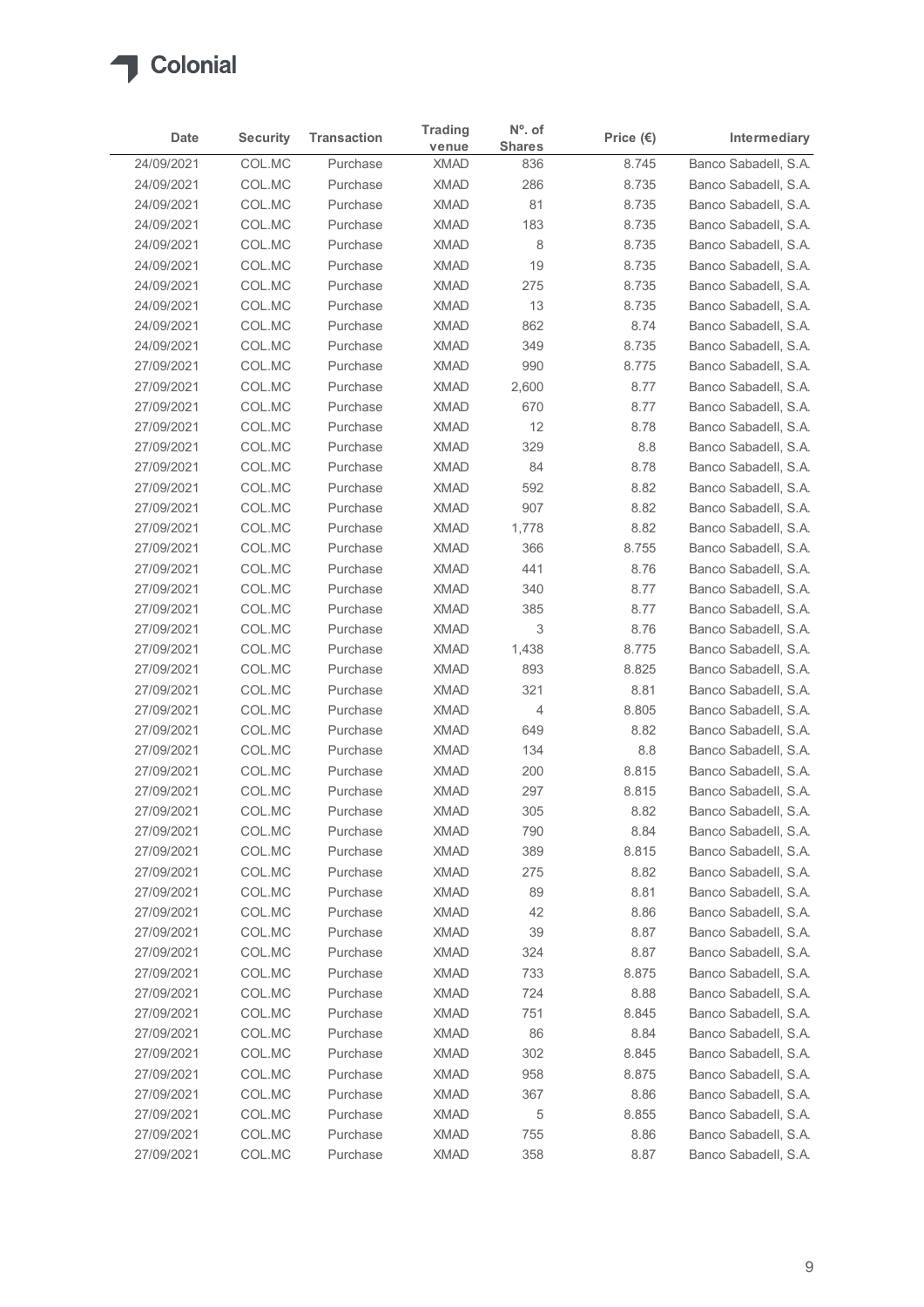

| Date                     | <b>Security</b>  | <b>Transaction</b>   | <b>Trading</b>             | $No$ . of<br><b>Shares</b> | Price $(\epsilon)$ | Intermediary                                 |
|--------------------------|------------------|----------------------|----------------------------|----------------------------|--------------------|----------------------------------------------|
| 27/09/2021               | COL.MC           | Purchase             | venue<br><b>XMAD</b>       | 590                        | 8.865              | Banco Sabadell, S.A.                         |
| 27/09/2021               | COL.MC           | Purchase             | <b>XMAD</b>                | 444                        | 8.87               | Banco Sabadell, S.A.                         |
| 27/09/2021               | COL.MC           | Purchase             | <b>XMAD</b>                | 114                        | 8.865              | Banco Sabadell, S.A.                         |
| 27/09/2021               | COL.MC           | Purchase             | <b>XMAD</b>                | 120                        | 8.87               | Banco Sabadell, S.A.                         |
| 27/09/2021               | COL.MC           | Purchase             | <b>XMAD</b>                | 582                        | 8.87               | Banco Sabadell, S.A.                         |
| 27/09/2021               | COL.MC           | Purchase             | <b>XMAD</b>                | 876                        | 8.855              | Banco Sabadell, S.A.                         |
| 27/09/2021               | COL.MC           | Purchase             | <b>XMAD</b>                | 630                        | 8.82               | Banco Sabadell, S.A.                         |
| 27/09/2021               | COL.MC           | Purchase             | <b>XMAD</b>                | 99                         | 8.825              | Banco Sabadell, S.A.                         |
| 27/09/2021               | COL.MC           | Purchase             | <b>XMAD</b>                | 44                         | 8.85               | Banco Sabadell, S.A.                         |
| 27/09/2021               | COL.MC           | Purchase             | <b>XMAD</b>                | 473                        | 8.85               | Banco Sabadell, S.A.                         |
| 27/09/2021               | COL.MC           | Purchase             | <b>XMAD</b>                | 737                        | 8.83               | Banco Sabadell, S.A.                         |
| 27/09/2021<br>27/09/2021 | COL.MC<br>COL.MC | Purchase<br>Purchase | <b>XMAD</b><br><b>XMAD</b> | 26<br>274                  | 8.84               | Banco Sabadell, S.A.                         |
| 27/09/2021               | COL.MC           | Purchase             | <b>XMAD</b>                | 308                        | 8.845<br>8.855     | Banco Sabadell, S.A.<br>Banco Sabadell, S.A. |
| 27/09/2021               | COL.MC           | Purchase             | <b>XMAD</b>                | 333                        | 8.855              | Banco Sabadell, S.A.                         |
| 27/09/2021               | COL.MC           | Purchase             | <b>XMAD</b>                | 16                         | 8.855              | Banco Sabadell, S.A.                         |
| 27/09/2021               | COL.MC           | Purchase             | <b>XMAD</b>                | 7                          | 8.86               | Banco Sabadell, S.A.                         |
| 27/09/2021               | COL.MC           | Purchase             | <b>XMAD</b>                | 364                        | 8.86               | Banco Sabadell, S.A.                         |
| 27/09/2021               | COL.MC           | Purchase             | <b>XMAD</b>                | 42                         | 8.855              | Banco Sabadell, S.A.                         |
| 27/09/2021               | COL.MC           | Purchase             | <b>XMAD</b>                | 52                         | 8.85               | Banco Sabadell, S.A.                         |
| 27/09/2021               | COL.MC           | Purchase             | <b>XMAD</b>                | 263                        | 8.85               | Banco Sabadell, S.A.                         |
| 27/09/2021               | COL.MC           | Purchase             | <b>XMAD</b>                | 519                        | 8.86               | Banco Sabadell, S.A.                         |
| 27/09/2021               | COL.MC           | Purchase             | <b>XMAD</b>                | 252                        | 8.855              | Banco Sabadell, S.A.                         |
| 27/09/2021               | COL.MC           | Purchase             | <b>XMAD</b>                | 165                        | 8.86               | Banco Sabadell, S.A.                         |
| 27/09/2021               | COL.MC           | Purchase             | <b>XMAD</b>                | 134                        | 8.86               | Banco Sabadell, S.A.                         |
| 27/09/2021               | COL.MC           | Purchase             | <b>XMAD</b>                | 317                        | 8.86               | Banco Sabadell, S.A.                         |
| 27/09/2021               | COL.MC           | Purchase             | <b>XMAD</b>                | 298                        | 8.82               | Banco Sabadell, S.A.                         |
| 27/09/2021               | COL.MC           | Purchase             | <b>XMAD</b>                | 686                        | 8.825              | Banco Sabadell, S.A.                         |
| 27/09/2021               | COL.MC           | Purchase             | <b>XMAD</b>                | 924                        | 8.83               | Banco Sabadell, S.A.                         |
| 27/09/2021               | COL.MC           | Purchase             | <b>XMAD</b>                | 42                         | 8.81               | Banco Sabadell, S.A.                         |
| 27/09/2021               | COL.MC           | Purchase             | <b>XMAD</b>                | 1,079                      | 8.86               | Banco Sabadell, S.A.                         |
| 27/09/2021               | COL.MC           | Purchase             | <b>XMAD</b>                | 632                        | 8.85               | Banco Sabadell, S.A.                         |
| 27/09/2021               | COL.MC           | Purchase             | <b>XMAD</b>                | 333                        | 8.855              | Banco Sabadell, S.A.                         |
| 27/09/2021               | COL.MC           | Purchase             | <b>XMAD</b>                | 452                        | 8.845              | Banco Sabadell, S.A.                         |
| 27/09/2021               | COL.MC           | Purchase             | <b>XMAD</b>                | 276                        | 8.845              | Banco Sabadell, S.A.                         |
| 27/09/2021               | COL.MC           | Purchase             | <b>XMAD</b>                | 354                        | 8.855              | Banco Sabadell, S.A.                         |
| 27/09/2021               | COL.MC           | Purchase             | <b>XMAD</b>                | 289                        | 8.845              | Banco Sabadell, S.A.                         |
| 27/09/2021               | COL.MC           | Purchase             | <b>XMAD</b>                | 15                         | 8.84               | Banco Sabadell, S.A.                         |
| 27/09/2021               | COL.MC           | Purchase             | <b>XMAD</b>                | 678                        | 8.84               | Banco Sabadell, S.A.                         |
| 27/09/2021               | COL.MC           | Purchase             | <b>XMAD</b>                | 288                        | 8.845              | Banco Sabadell, S.A.                         |
| 27/09/2021               | COL.MC           | Purchase             | <b>XMAD</b>                | 1,190                      | 8.85               | Banco Sabadell, S.A.                         |
| 27/09/2021               | COL.MC           | Purchase             | <b>XMAD</b>                | 536                        | 8.85               | Banco Sabadell, S.A.                         |
| 27/09/2021<br>27/09/2021 | COL.MC<br>COL.MC | Purchase<br>Purchase | <b>XMAD</b><br><b>XMAD</b> | 301<br>318                 | 8.845<br>8.855     | Banco Sabadell, S.A.<br>Banco Sabadell, S.A. |
| 27/09/2021               | COL.MC           | Purchase             | <b>XMAD</b>                | 553                        | 8.865              | Banco Sabadell, S.A.                         |
| 27/09/2021               | COL.MC           | Purchase             | <b>XMAD</b>                | 35                         | 8.875              | Banco Sabadell, S.A.                         |
| 27/09/2021               | COL.MC           | Purchase             | <b>XMAD</b>                | 282                        | 8.87               | Banco Sabadell, S.A.                         |
| 27/09/2021               | COL.MC           | Purchase             | <b>XMAD</b>                | 825                        | 8.9                | Banco Sabadell, S.A.                         |
| 27/09/2021               | COLMC            | Purchase             | <b>XMAD</b>                | 55                         | 8.905              | Banco Sabadell, S.A.                         |
|                          | COLMC            | Purchase             | <b>XMAD</b>                | 628                        | 8.89               | Banco Sabadell, S.A.                         |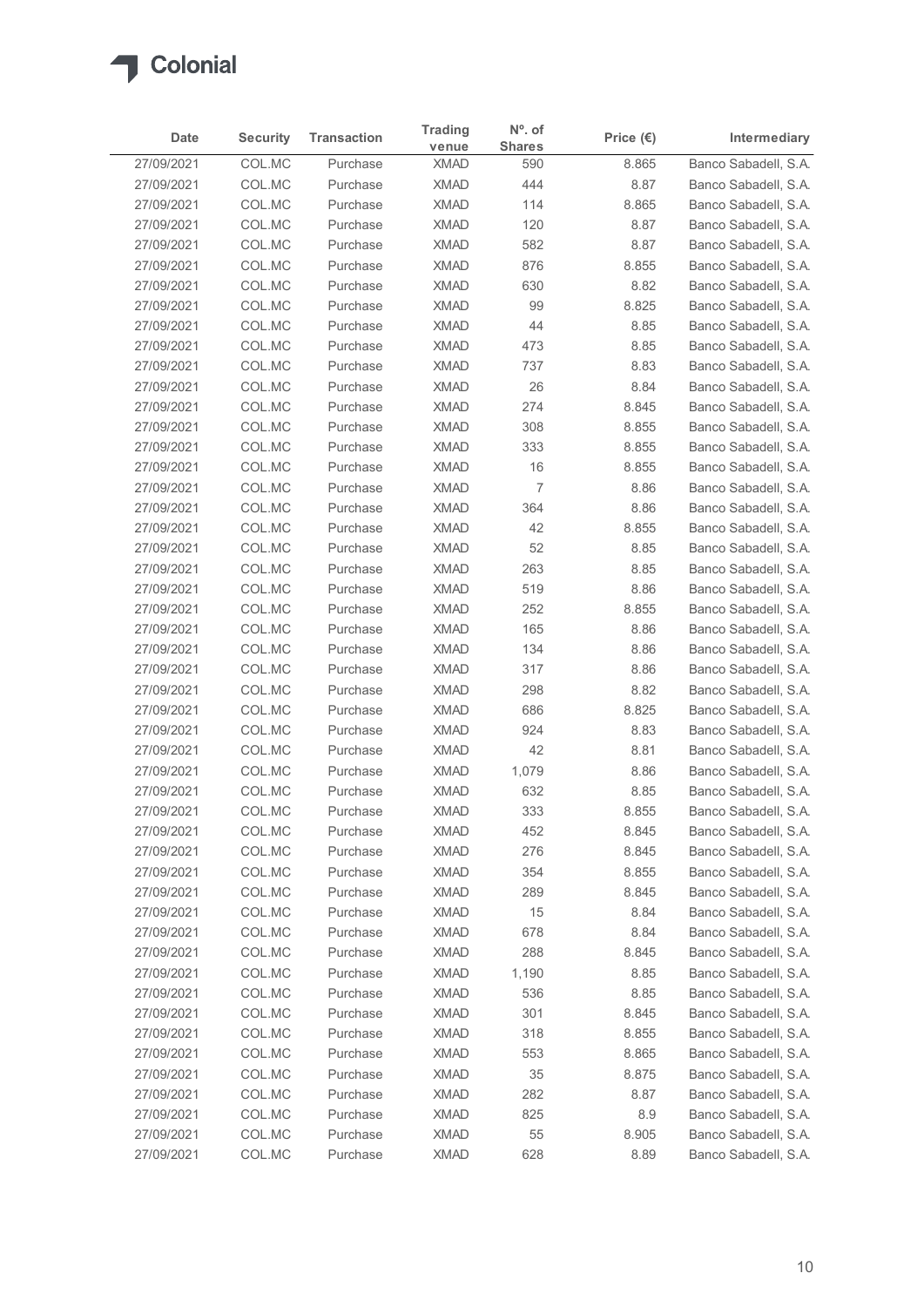

| Date                     | <b>Security</b>  | <b>Transaction</b>   | <b>Trading</b>             | $No$ . of           | Price $(\epsilon)$ | Intermediary                                 |
|--------------------------|------------------|----------------------|----------------------------|---------------------|--------------------|----------------------------------------------|
| 27/09/2021               | COL.MC           | Purchase             | venue<br><b>XMAD</b>       | <b>Shares</b><br>28 | 8.89               | Banco Sabadell, S.A.                         |
| 27/09/2021               | COL.MC           | Purchase             | <b>XMAD</b>                | 276                 | 8.9                | Banco Sabadell, S.A.                         |
| 27/09/2021               | COL.MC           | Purchase             | <b>XMAD</b>                | 598                 | 8.9                | Banco Sabadell, S.A.                         |
| 27/09/2021               | COL.MC           | Purchase             | <b>XMAD</b>                | 243                 | 8.895              | Banco Sabadell, S.A.                         |
| 27/09/2021               | COL.MC           | Purchase             | <b>XMAD</b>                | 270                 | 8.875              | Banco Sabadell, S.A.                         |
| 27/09/2021               | COL.MC           | Purchase             | <b>XMAD</b>                | 687                 | 8.885              | Banco Sabadell, S.A.                         |
| 27/09/2021<br>27/09/2021 | COL.MC<br>COL.MC | Purchase<br>Purchase | <b>XMAD</b><br><b>XMAD</b> | 33<br>3             | 8.88<br>8.89       | Banco Sabadell, S.A.<br>Banco Sabadell, S.A. |
| 27/09/2021               | COL.MC           | Purchase             | <b>XMAD</b>                | $30\,$              | 8.89               | Banco Sabadell, S.A.                         |
| 27/09/2021               | COL.MC           | Purchase             | <b>XMAD</b>                | 120                 | 8.89               | Banco Sabadell, S.A.                         |
| 27/09/2021               | COL.MC           | Purchase             | <b>XMAD</b>                | 34                  | 8.89               | Banco Sabadell, S.A.                         |
| 27/09/2021               | COL.MC           | Purchase             | <b>XMAD</b>                | $\overline{1}$      | 8.89               | Banco Sabadell, S.A.                         |
| 27/09/2021               | COL.MC           | Purchase             | <b>XMAD</b>                | 3                   | 8.89               | Banco Sabadell, S.A.                         |
| 27/09/2021               | COL.MC           | Purchase             | <b>XMAD</b>                | 374                 | 8.89               | Banco Sabadell, S.A.                         |
| 27/09/2021               | COL.MC           | Purchase             | <b>XMAD</b>                | 3                   | 8.89               | Banco Sabadell, S.A.                         |
| 27/09/2021               | COL.MC           | Purchase             | <b>XMAD</b>                | $40\,$              | 8.89               | Banco Sabadell, S.A.                         |
| 27/09/2021               | COL.MC           | Purchase             | <b>XMAD</b>                | 261                 | 8.9                | Banco Sabadell, S.A.                         |
| 27/09/2021               | COL.MC           | Purchase             | <b>XMAD</b>                | 399                 | 8.9                | Banco Sabadell, S.A.                         |
| 27/09/2021<br>27/09/2021 | COL.MC<br>COL.MC | Purchase<br>Purchase | <b>XMAD</b><br><b>XMAD</b> | 60<br>318           | 8.9<br>8.9         | Banco Sabadell, S.A.<br>Banco Sabadell, S.A. |
| 27/09/2021               | COL.MC           | Purchase             | <b>XMAD</b>                | 546                 | 8.88               | Banco Sabadell, S.A.                         |
| 27/09/2021               | COL.MC           | Purchase             | <b>XMAD</b>                | 2,086               | 8.815              | Banco Sabadell, S.A.                         |
| 27/09/2021               | COL.MC           | Purchase             | <b>XMAD</b>                | 272                 | 8.825              | Banco Sabadell, S.A.                         |
| 27/09/2021               | COL.MC           | Purchase             | <b>XMAD</b>                | 256                 | 8.825              | Banco Sabadell, S.A.                         |
| 27/09/2021               | COL.MC           | Purchase             | <b>XMAD</b>                | 291                 | 8.825              | Banco Sabadell, S.A.                         |
| 27/09/2021               | COL.MC           | Purchase             | <b>XMAD</b>                | 246                 | 8.845              | Banco Sabadell, S.A.                         |
| 27/09/2021               | COL.MC           | Purchase             | <b>XMAD</b>                | 136                 | 8.845              | Banco Sabadell, S.A.                         |
| 27/09/2021               | COL.MC           | Purchase             | <b>XMAD</b>                | 126                 | 8.845              | Banco Sabadell, S.A.                         |
| 27/09/2021<br>27/09/2021 | COL.MC<br>COL.MC | Purchase<br>Purchase | <b>XMAD</b><br><b>XMAD</b> | 226<br>42           | 8.83<br>8.83       | Banco Sabadell, S.A.<br>Banco Sabadell, S.A. |
| 27/09/2021               | COL.MC           | Purchase             | <b>XMAD</b>                | 263                 | 8.83               | Banco Sabadell, S.A.                         |
| 27/09/2021               | COL.MC           | Purchase             | <b>XMAD</b>                | 80                  | 8.84               | Banco Sabadell, S.A.                         |
| 27/09/2021               | COL.MC           | Purchase             | <b>XMAD</b>                | 4                   | 8.84               | Banco Sabadell, S.A.                         |
| 27/09/2021               | COL.MC           | Purchase             | <b>XMAD</b>                | 12                  | 8.84               | Banco Sabadell, S.A.                         |
| 27/09/2021               | COL.MC           | Purchase             | <b>XMAD</b>                | 170                 | 8.84               | Banco Sabadell, S.A.                         |
| 27/09/2021               | COL.MC           | Purchase             | <b>XMAD</b>                | 21                  | 8.84               | Banco Sabadell, S.A.                         |
| 27/09/2021               | COL.MC           | Purchase             | <b>XMAD</b>                | 52                  | 8.845              | Banco Sabadell, S.A.                         |
| 27/09/2021               | COL.MC           | Purchase             | <b>XMAD</b>                | 120                 | 8.845              | Banco Sabadell, S.A.                         |
| 27/09/2021               | COL.MC           | Purchase             | <b>XMAD</b>                | 115                 | 8.845              | Banco Sabadell, S.A.                         |
| 27/09/2021               | COL.MC           | Purchase             | <b>XMAD</b>                | 266                 | 8.875              | Banco Sabadell, S.A.                         |
| 27/09/2021               | COL.MC           | Purchase             | <b>XMAD</b>                | 163                 | 8.875              | Banco Sabadell, S.A.                         |
| 27/09/2021<br>27/09/2021 | COL.MC<br>COL.MC | Purchase<br>Purchase | <b>XMAD</b><br><b>XMAD</b> | 231<br>348          | 8.845<br>8.865     | Banco Sabadell, S.A.<br>Banco Sabadell, S.A. |
| 27/09/2021               | COL.MC           | Purchase             | <b>XMAD</b>                | 466                 | 8.87               | Banco Sabadell, S.A.                         |
| 27/09/2021               | COL.MC           | Purchase             | <b>XMAD</b>                | 106                 | 8.87               | Banco Sabadell, S.A.                         |
| 28/09/2021               | COL.MC           | Purchase             | <b>XMAD</b>                | 145                 | 8.84               | Banco Sabadell, S.A.                         |
| 28/09/2021               | COL.MC           | Purchase             | <b>XMAD</b>                | 224                 | 8.84               | Banco Sabadell, S.A.                         |
| 28/09/2021               | COL.MC           | Purchase             | <b>XMAD</b>                | 123                 | 8.855              | Banco Sabadell, S.A.                         |
| 28/09/2021               | COLMC            | Purchase             | <b>XMAD</b>                | 1,026               | 8.855              | Banco Sabadell, S.A.                         |
|                          | COLMC            | Purchase             | <b>XMAD</b>                | 326                 | 8.825              | Banco Sabadell, S.A.                         |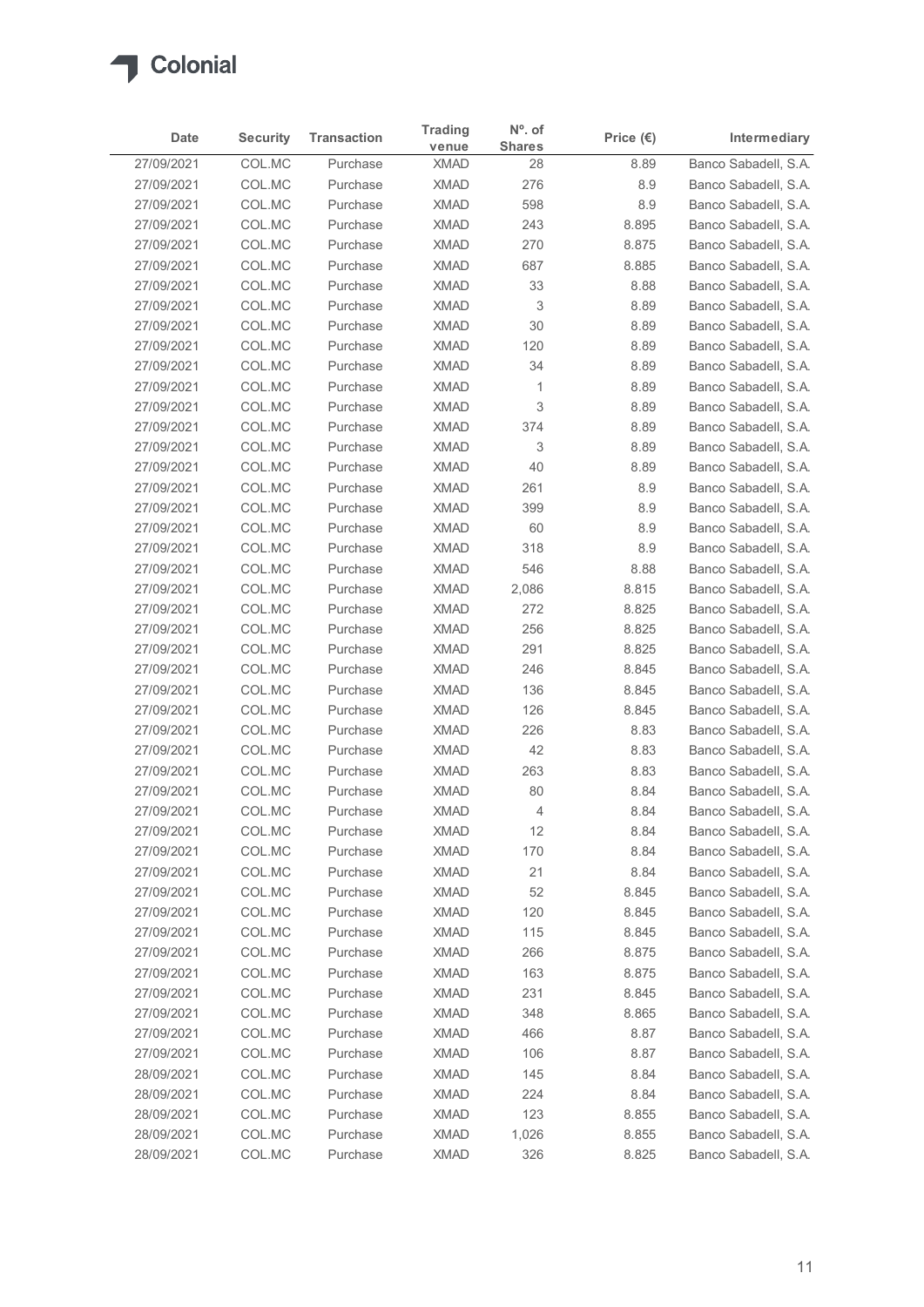

| Date                     | <b>Security</b>  | <b>Transaction</b>   | <b>Trading</b>             | N°. of               | Price $(\epsilon)$ | Intermediary                                 |
|--------------------------|------------------|----------------------|----------------------------|----------------------|--------------------|----------------------------------------------|
| 28/09/2021               | COL.MC           | Purchase             | venue<br><b>XMAD</b>       | <b>Shares</b><br>267 | 8.825              | Banco Sabadell, S.A.                         |
| 28/09/2021               | COL.MC           | Purchase             | <b>XMAD</b>                | 300                  | 8.825              | Banco Sabadell, S.A.                         |
| 28/09/2021               | COL.MC           | Purchase             | <b>XMAD</b>                | 5                    | 8.825              | Banco Sabadell, S.A.                         |
| 28/09/2021               | COL.MC           | Purchase             | <b>XMAD</b>                | 327                  | 8.835              | Banco Sabadell, S.A.                         |
| 28/09/2021               | COL.MC           | Purchase             | <b>XMAD</b>                | 161                  | 8.815              | Banco Sabadell, S.A.                         |
| 28/09/2021               | COL.MC           | Purchase             | <b>XMAD</b>                | 27                   | 8.815              | Banco Sabadell, S.A.<br>Banco Sabadell, S.A. |
| 28/09/2021<br>28/09/2021 | COL.MC<br>COL.MC | Purchase<br>Purchase | <b>XMAD</b><br><b>XMAD</b> | 161<br>1,208         | 8.815<br>8.82      | Banco Sabadell, S.A.                         |
| 28/09/2021               | COL.MC           | Purchase             | <b>XMAD</b>                | 644                  | 8.84               | Banco Sabadell, S.A.                         |
| 28/09/2021               | COL.MC           | Purchase             | <b>XMAD</b>                | 1,372                | 8.86               | Banco Sabadell, S.A.                         |
| 28/09/2021               | COL.MC           | Purchase             | <b>XMAD</b>                | 258                  | 8.825              | Banco Sabadell, S.A.                         |
| 28/09/2021               | COL.MC           | Purchase             | <b>XMAD</b>                | 55                   | 8.825              | Banco Sabadell, S.A.                         |
| 28/09/2021               | COL.MC           | Purchase             | <b>XMAD</b>                | 2,500                | 8.8                | Banco Sabadell, S.A.                         |
| 28/09/2021               | COL.MC           | Purchase             | <b>XMAD</b>                | 231                  | 8.8                | Banco Sabadell, S.A.                         |
| 28/09/2021               | COL.MC           | Purchase             | <b>XMAD</b>                | 211                  | 8.785              | Banco Sabadell, S.A.                         |
| 28/09/2021<br>28/09/2021 | COL.MC<br>COL.MC | Purchase<br>Purchase | <b>XMAD</b><br><b>XMAD</b> | 142<br>165           | 8.785<br>8.775     | Banco Sabadell, S.A.<br>Banco Sabadell, S.A. |
| 28/09/2021               | COL.MC           | Purchase             | <b>XMAD</b>                | 249                  | 8.83               | Banco Sabadell, S.A.                         |
| 28/09/2021               | COL.MC           | Purchase             | <b>XMAD</b>                | 292                  | 8.83               | Banco Sabadell, S.A.                         |
| 28/09/2021               | COL.MC           | Purchase             | <b>XMAD</b>                | 225                  | 8.855              | Banco Sabadell, S.A.                         |
| 28/09/2021               | COL.MC           | Purchase             | <b>XMAD</b>                | 370                  | 8.855              | Banco Sabadell, S.A.                         |
| 28/09/2021               | COL.MC           | Purchase             | <b>XMAD</b>                | 291                  | 8.84               | Banco Sabadell, S.A.                         |
| 28/09/2021               | COL.MC           | Purchase             | <b>XMAD</b>                | 291                  | 8.735              | Banco Sabadell, S.A.                         |
| 28/09/2021               | COL.MC           | Purchase             | <b>XMAD</b>                | 119                  | 8.735              | Banco Sabadell, S.A.                         |
| 28/09/2021               | COL.MC<br>COL.MC | Purchase<br>Purchase | <b>XMAD</b><br><b>XMAD</b> | 1,107                | 8.75<br>8.75       | Banco Sabadell, S.A.<br>Banco Sabadell, S.A. |
| 28/09/2021<br>28/09/2021 | COL.MC           | Purchase             | <b>XMAD</b>                | 1,393<br>283         | 8.765              | Banco Sabadell, S.A.                         |
| 28/09/2021               | COL.MC           | Purchase             | <b>XMAD</b>                | 118                  | 8.715              | Banco Sabadell, S.A.                         |
| 28/09/2021               | COL.MC           | Purchase             | <b>XMAD</b>                | 119                  | 8.7                | Banco Sabadell, S.A.                         |
| 28/09/2021               | COL.MC           | Purchase             | <b>XMAD</b>                | 2,381                | 8.7                | Banco Sabadell, S.A.                         |
| 28/09/2021               | COL.MC           | Purchase             | <b>XMAD</b>                | 291                  | 8.7                | Banco Sabadell, S.A.                         |
| 28/09/2021               | COL.MC           | Purchase             | <b>XMAD</b>                | 293                  | 8.715              | Banco Sabadell, S.A.                         |
| 28/09/2021               | COL.MC           | Purchase             | <b>XMAD</b>                | 127                  | 8.72               | Banco Sabadell, S.A.                         |
| 28/09/2021               | COL.MC           | Purchase             | <b>XMAD</b>                | 937                  | 8.745              | Banco Sabadell, S.A.                         |
| 28/09/2021               | COL.MC           | Purchase             | <b>XMAD</b>                | 389                  | 8.67               | Banco Sabadell, S.A.                         |
| 28/09/2021<br>28/09/2021 | COL.MC<br>COL.MC | Purchase<br>Purchase | <b>XMAD</b><br><b>XMAD</b> | 204<br>218           | 8.69<br>8.68       | Banco Sabadell, S.A.<br>Banco Sabadell, S.A. |
| 28/09/2021               | COL.MC           | Purchase             | <b>XMAD</b>                | 74                   | 8.68               | Banco Sabadell, S.A.                         |
| 28/09/2021               | COL.MC           | Purchase             | <b>XMAD</b>                | 289                  | 8.66               | Banco Sabadell, S.A.                         |
| 28/09/2021               | COL.MC           | Purchase             | <b>XMAD</b>                | 285                  | 8.65               | Banco Sabadell, S.A.                         |
| 28/09/2021               | COL.MC           | Purchase             | <b>XMAD</b>                | 584                  | 8.665              | Banco Sabadell, S.A.                         |
| 28/09/2021               | COL.MC           | Purchase             | <b>XMAD</b>                | 70                   | 8.675              | Banco Sabadell, S.A.                         |
| 28/09/2021               | COL.MC           | Purchase             | <b>XMAD</b>                | 881                  | 8.675              | Banco Sabadell, S.A.                         |
| 28/09/2021               | COL.MC           | Purchase             | <b>XMAD</b>                | 2,500                | 8.65               | Banco Sabadell, S.A.                         |
| 28/09/2021               | COL.MC           | Purchase             | <b>XMAD</b>                | 264                  | 8.65               | Banco Sabadell, S.A.                         |
| 28/09/2021               | COL.MC           | Purchase             | <b>XMAD</b>                | 165                  | 8.67               | Banco Sabadell, S.A.<br>Banco Sabadell, S.A. |
| 28/09/2021<br>28/09/2021 | COL.MC<br>COL.MC | Purchase<br>Purchase | <b>XMAD</b><br><b>XMAD</b> | 344<br>60            | 8.64<br>8.64       | Banco Sabadell, S.A.                         |
| 28/09/2021               | COL.MC           | Purchase             | <b>XMAD</b>                | 201                  | 8.64               | Banco Sabadell, S.A.                         |
|                          | COL.MC           | Purchase             | <b>XMAD</b>                | 69                   | 8.64               | Banco Sabadell, S.A.                         |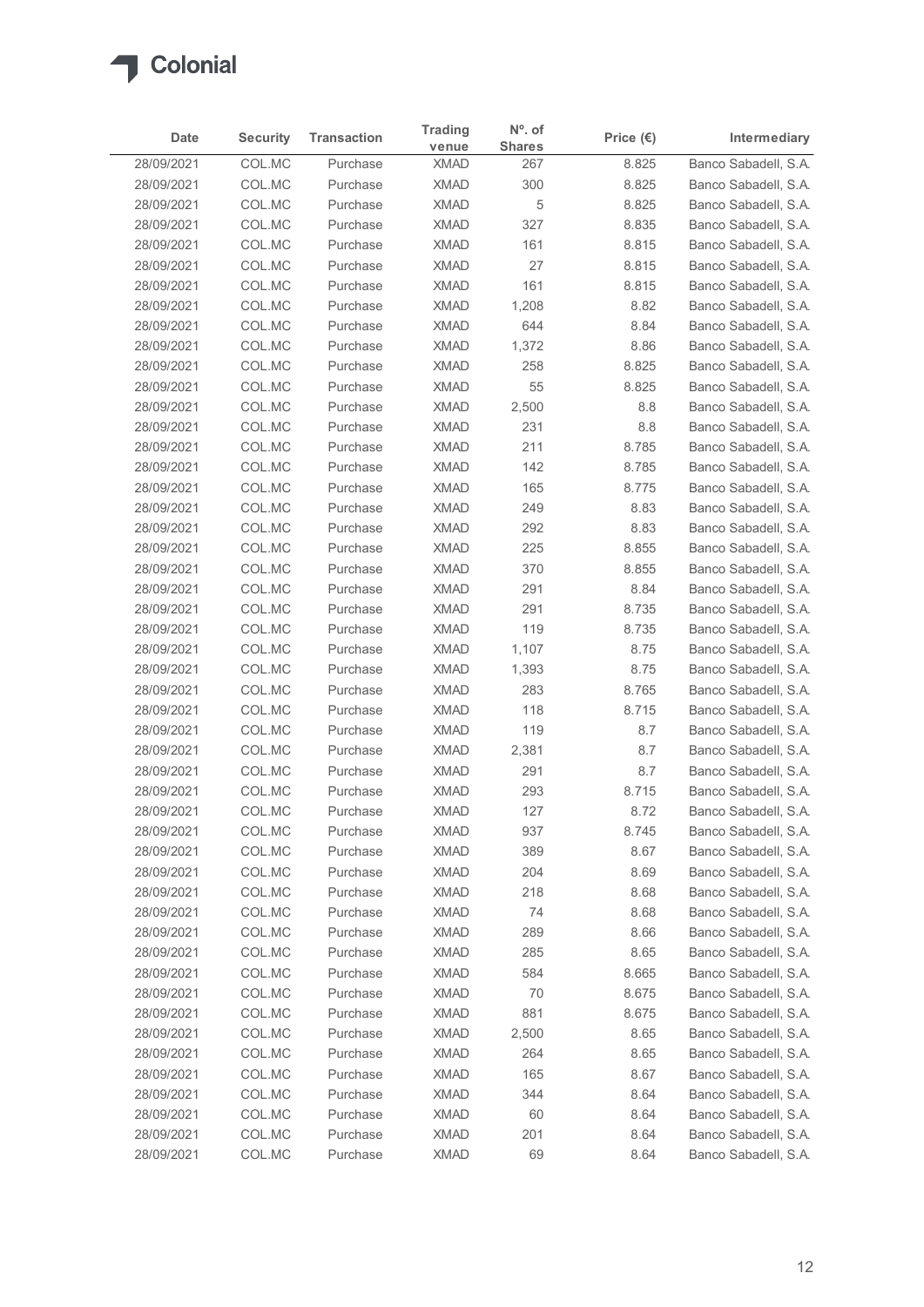

| Date                     | <b>Security</b>  | <b>Transaction</b>   | <b>Trading</b>             | $No$ . of            | Price $(\epsilon)$ | Intermediary                                 |
|--------------------------|------------------|----------------------|----------------------------|----------------------|--------------------|----------------------------------------------|
| 28/09/2021               | COL.MC           | Purchase             | venue<br><b>XMAD</b>       | <b>Shares</b><br>361 | 8.535              | Banco Sabadell, S.A.                         |
| 28/09/2021               | COL.MC           | Purchase             | <b>XMAD</b>                | 45                   | 8.535              | Banco Sabadell, S.A.                         |
| 28/09/2021               | COL.MC           | Purchase             | <b>XMAD</b>                | 27                   | 8.535              | Banco Sabadell, S.A.                         |
| 28/09/2021               | COL.MC           | Purchase             | <b>XMAD</b>                | 172                  | 8.535              | Banco Sabadell, S.A.                         |
| 28/09/2021               | COL.MC           | Purchase             | <b>XMAD</b>                | 65                   | 8.535              | Banco Sabadell, S.A.                         |
| 28/09/2021               | COL.MC           | Purchase             | <b>XMAD</b>                | 163                  | 8.525              | Banco Sabadell, S.A.                         |
| 28/09/2021<br>28/09/2021 | COL.MC<br>COL.MC | Purchase<br>Purchase | <b>XMAD</b><br><b>XMAD</b> | 129<br>13            | 8.525<br>8.53      | Banco Sabadell, S.A.<br>Banco Sabadell, S.A. |
| 28/09/2021               | COL.MC           | Purchase             | <b>XMAD</b>                | 66                   | 8.555              | Banco Sabadell, S.A.                         |
| 28/09/2021               | COL.MC           | Purchase             | <b>XMAD</b>                | 273                  | 8.555              | Banco Sabadell, S.A.                         |
| 28/09/2021               | COL.MC           | Purchase             | <b>XMAD</b>                | $\overline{1}$       | 8.56               | Banco Sabadell, S.A.                         |
| 28/09/2021               | COL.MC           | Purchase             | <b>XMAD</b>                | 292                  | 8.56               | Banco Sabadell, S.A.                         |
| 28/09/2021               | COL.MC           | Purchase             | <b>XMAD</b>                | 65                   | 8.56               | Banco Sabadell, S.A.                         |
| 28/09/2021               | COL.MC           | Purchase             | <b>XMAD</b>                | 260                  | 8.555              | Banco Sabadell, S.A.                         |
| 28/09/2021               | COL.MC           | Purchase             | <b>XMAD</b>                | 56                   | 8.56               | Banco Sabadell, S.A.                         |
| 28/09/2021               | COL.MC           | Purchase             | <b>XMAD</b>                | 101                  | 8.56               | Banco Sabadell, S.A.                         |
| 28/09/2021               | COL.MC           | Purchase             | <b>XMAD</b>                | 503                  | 8.57               | Banco Sabadell, S.A.                         |
| 28/09/2021               | COL.MC           | Purchase             | <b>XMAD</b>                | 1,233                | 8.55               | Banco Sabadell, S.A.                         |
| 28/09/2021<br>28/09/2021 | COL.MC<br>COL.MC | Purchase<br>Purchase | <b>XMAD</b><br><b>XMAD</b> | 251<br>286           | 8.555<br>8.53      | Banco Sabadell, S.A.<br>Banco Sabadell, S.A. |
| 28/09/2021               | COL.MC           | Purchase             | <b>XMAD</b>                | 80                   | 8.535              | Banco Sabadell, S.A.                         |
| 28/09/2021               | COL.MC           | Purchase             | <b>XMAD</b>                | 664                  | 8.55               | Banco Sabadell, S.A.                         |
| 28/09/2021               | COL.MC           | Purchase             | <b>XMAD</b>                | 292                  | 8.565              | Banco Sabadell, S.A.                         |
| 28/09/2021               | COL.MC           | Purchase             | <b>XMAD</b>                | 13                   | 8.565              | Banco Sabadell, S.A.                         |
| 28/09/2021               | COL.MC           | Purchase             | <b>XMAD</b>                | 253                  | 8.56               | Banco Sabadell, S.A.                         |
| 28/09/2021               | COL.MC           | Purchase             | <b>XMAD</b>                | 123                  | 8.555              | Banco Sabadell, S.A.                         |
| 28/09/2021               | COL.MC           | Purchase             | <b>XMAD</b>                | 368                  | 8.58               | Banco Sabadell, S.A.                         |
| 28/09/2021               | COL.MC           | Purchase             | <b>XMAD</b>                | 216                  | 8.57               | Banco Sabadell, S.A.                         |
| 28/09/2021<br>28/09/2021 | COL.MC<br>COL.MC | Purchase<br>Purchase | <b>XMAD</b><br><b>XMAD</b> | 66<br>200            | 8.57<br>8.535      | Banco Sabadell, S.A.<br>Banco Sabadell, S.A. |
| 28/09/2021               | COL.MC           | Purchase             | <b>XMAD</b>                | 72                   | 8.535              | Banco Sabadell, S.A.                         |
| 28/09/2021               | COL.MC           | Purchase             | <b>XMAD</b>                | 58                   | 8.54               | Banco Sabadell, S.A.                         |
| 28/09/2021               | COL.MC           | Purchase             | <b>XMAD</b>                | 281                  | 8.535              | Banco Sabadell, S.A.                         |
| 28/09/2021               | COL.MC           | Purchase             | <b>XMAD</b>                | 259                  | 8.555              | Banco Sabadell, S.A.                         |
| 28/09/2021               | COL.MC           | Purchase             | <b>XMAD</b>                | 2,500                | 8.55               | Banco Sabadell, S.A.                         |
| 28/09/2021               | COL.MC           | Purchase             | <b>XMAD</b>                | 145                  | 8.55               | Banco Sabadell, S.A.                         |
| 28/09/2021               | COL.MC           | Purchase             | <b>XMAD</b>                | 129                  | 8.555              | Banco Sabadell, S.A.                         |
| 28/09/2021               | COL.MC           | Purchase             | <b>XMAD</b>                | 629                  | 8.555              | Banco Sabadell, S.A.                         |
| 28/09/2021               | COL.MC           | Purchase             | <b>XMAD</b>                | 422                  | 8.655              | Banco Sabadell, S.A.                         |
| 28/09/2021               | COL.MC           | Purchase             | <b>XMAD</b>                | 311                  | 8.65               | Banco Sabadell, S.A.<br>Banco Sabadell, S.A. |
| 28/09/2021<br>28/09/2021 | COL.MC<br>COL.MC | Purchase<br>Purchase | <b>XMAD</b><br><b>XMAD</b> | 27<br>95             | 8.665<br>8.645     | Banco Sabadell, S.A.                         |
| 28/09/2021               | COL.MC           | Purchase             | <b>XMAD</b>                | 494                  | 8.62               | Banco Sabadell, S.A.                         |
| 28/09/2021               | COL.MC           | Purchase             | <b>XMAD</b>                | 979                  | 8.635              | Banco Sabadell, S.A.                         |
| 28/09/2021               | COL.MC           | Purchase             | <b>XMAD</b>                | 424                  | 8.61               | Banco Sabadell, S.A.                         |
| 28/09/2021               | COL.MC           | Purchase             | <b>XMAD</b>                | 2,197                | 8.6                | Banco Sabadell, S.A.                         |
| 28/09/2021               | COL.MC           | Purchase             | <b>XMAD</b>                | 303                  | 8.6                | Banco Sabadell, S.A.                         |
| 28/09/2021               | COL.MC           | Purchase             | <b>XMAD</b>                | 416                  | 8.615              | Banco Sabadell, S.A.                         |
| 28/09/2021               | COLMC            | Purchase             | <b>XMAD</b>                | $\sqrt{2}$           | 8.62               | Banco Sabadell, S.A.                         |
|                          | COLMC            | Purchase             | <b>XMAD</b>                | 554                  | 8.62               | Banco Sabadell, S.A.                         |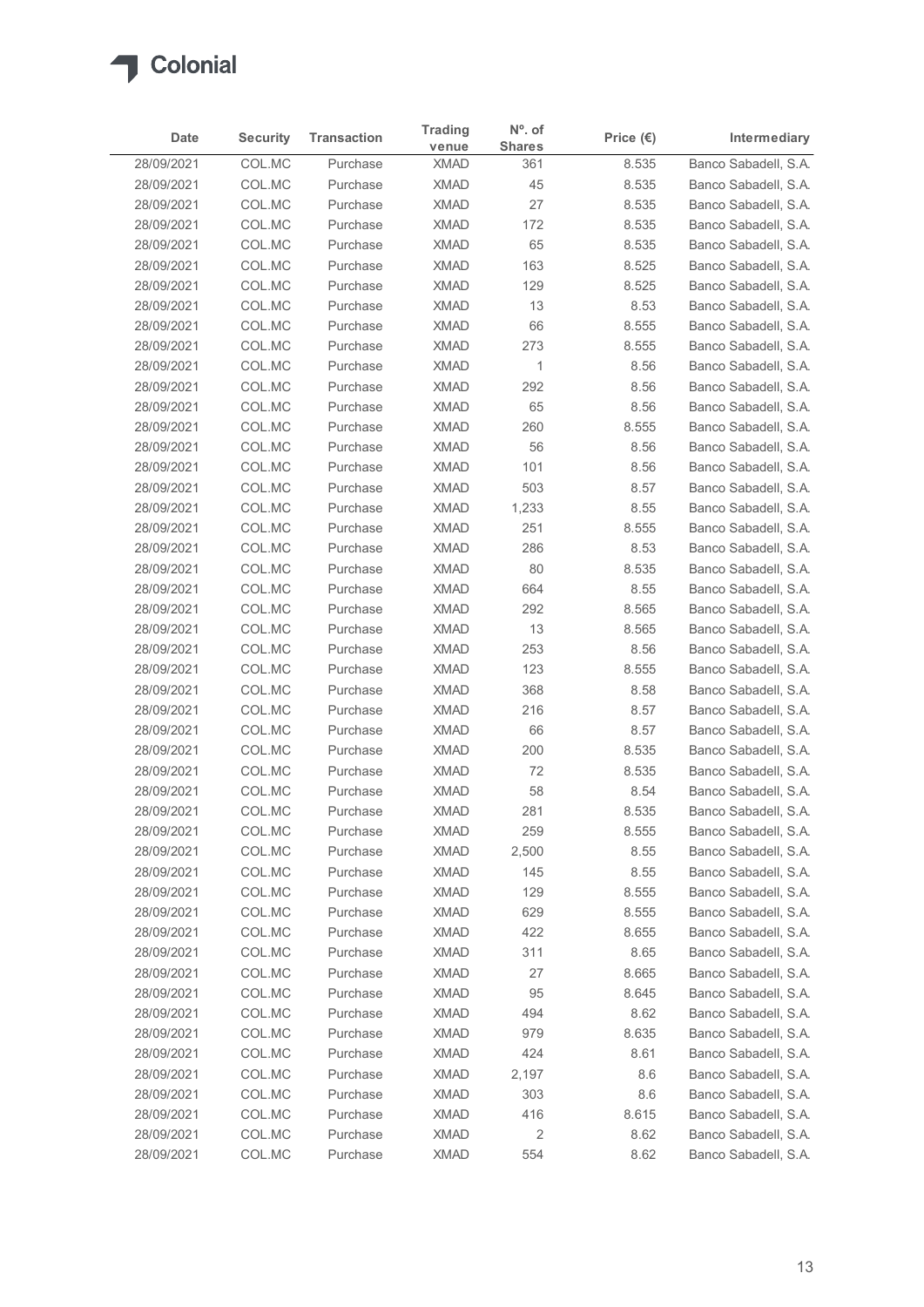

| Date                     | <b>Security</b>  | <b>Transaction</b>   | <b>Trading</b><br>venue    | N°. of<br><b>Shares</b> | Price $(\epsilon)$ | Intermediary                                 |
|--------------------------|------------------|----------------------|----------------------------|-------------------------|--------------------|----------------------------------------------|
| 28/09/2021               | COL.MC           | Purchase             | <b>XMAD</b>                | 86                      | 8.535              | Banco Sabadell, S.A.                         |
| 28/09/2021               | COL.MC           | Purchase             | <b>XMAD</b>                | 246                     | 8.545              | Banco Sabadell, S.A.                         |
| 28/09/2021               | COL.MC           | Purchase             | <b>XMAD</b>                | 57                      | 8.545              | Banco Sabadell, S.A.                         |
| 28/09/2021               | COL.MC           | Purchase             | <b>XMAD</b>                | 266                     | 8.545              | Banco Sabadell, S.A.                         |
| 28/09/2021               | COL.MC           | Purchase             | <b>XMAD</b>                | 358                     | 8.535              | Banco Sabadell, S.A.                         |
| 28/09/2021               | COL.MC           | Purchase             | <b>XMAD</b>                | 251                     | 8.54               | Banco Sabadell, S.A.                         |
| 28/09/2021               | COL.MC           | Purchase             | <b>XMAD</b>                | $\overline{2}$          | 8.55               | Banco Sabadell, S.A.                         |
| 28/09/2021               | COL.MC           | Purchase             | <b>XMAD</b>                | 516                     | 8.55               | Banco Sabadell, S.A.<br>Banco Sabadell, S.A. |
| 28/09/2021<br>28/09/2021 | COL.MC<br>COL.MC | Purchase<br>Purchase | <b>XMAD</b><br><b>XMAD</b> | 146<br>250              | 8.52<br>8.54       | Banco Sabadell, S.A.                         |
| 28/09/2021               | COL.MC           | Purchase             | <b>XMAD</b>                | 580                     | 8.53               | Banco Sabadell, S.A.                         |
| 28/09/2021               | COL.MC           | Purchase             | <b>XMAD</b>                | 120                     | 8.53               | Banco Sabadell, S.A.                         |
| 28/09/2021               | COL.MC           | Purchase             | <b>XMAD</b>                | 1,133                   | 8.54               | Banco Sabadell, S.A.                         |
| 28/09/2021               | COL.MC           | Purchase             | <b>XMAD</b>                | 109                     | 8.525              | Banco Sabadell, S.A.                         |
| 28/09/2021               | COL.MC           | Purchase             | <b>XMAD</b>                | 10                      | 8.525              | Banco Sabadell, S.A.                         |
| 28/09/2021               | COL.MC           | Purchase             | <b>XMAD</b>                | 7                       | 8.525              | Banco Sabadell, S.A.                         |
| 28/09/2021               | COL.MC           | Purchase             | <b>XMAD</b>                | 62                      | 8.485              | Banco Sabadell, S.A.                         |
| 28/09/2021               | COL.MC           | Purchase             | <b>XMAD</b>                | 1,035                   | 8.5                | Banco Sabadell, S.A.                         |
| 28/09/2021               | COL.MC           | Purchase             | <b>XMAD</b>                | 9                       | 8.5                | Banco Sabadell, S.A.                         |
| 28/09/2021               | COL.MC           | Purchase             | <b>XMAD</b>                | 1,456                   | 8.5                | Banco Sabadell, S.A.                         |
| 28/09/2021               | COL.MC           | Purchase             | <b>XMAD</b>                | 306                     | 8.5                | Banco Sabadell, S.A.                         |
| 28/09/2021               | COL.MC           | Purchase             | <b>XMAD</b>                | 387                     | 8.505              | Banco Sabadell, S.A.                         |
| 28/09/2021<br>28/09/2021 | COL.MC<br>COL.MC | Purchase             | <b>XMAD</b><br><b>XMAD</b> | 714<br>84               | 8.505<br>8.49      | Banco Sabadell, S.A.<br>Banco Sabadell, S.A. |
| 28/09/2021               | COL.MC           | Purchase<br>Purchase | <b>XMAD</b>                | 197                     | 8.49               | Banco Sabadell, S.A.                         |
| 28/09/2021               | COL.MC           | Purchase             | <b>XMAD</b>                | 380                     | 8.53               | Banco Sabadell, S.A.                         |
| 28/09/2021               | COL.MC           | Purchase             | <b>XMAD</b>                | 674                     | 8.53               | Banco Sabadell, S.A.                         |
| 28/09/2021               | COL.MC           | Purchase             | <b>XMAD</b>                | 55                      | 8.515              | Banco Sabadell, S.A.                         |
| 28/09/2021               | COL.MC           | Purchase             | <b>XMAD</b>                | 978                     | 8.505              | Banco Sabadell, S.A.                         |
| 28/09/2021               | COL.MC           | Purchase             | <b>XMAD</b>                | 138                     | 8.48               | Banco Sabadell, S.A.                         |
| 28/09/2021               | COL.MC           | Purchase             | <b>XMAD</b>                | 302                     | 8.475              | Banco Sabadell, S.A.                         |
| 28/09/2021               | COL.MC           | Purchase             | <b>XMAD</b>                | 32                      | 8.485              | Banco Sabadell, S.A.                         |
| 28/09/2021               | COL.MC           | Purchase             | <b>XMAD</b>                | 34                      | 8.485              | Banco Sabadell, S.A.                         |
| 28/09/2021               | COL.MC           | Purchase             | <b>XMAD</b>                | 156                     | 8.485              | Banco Sabadell, S.A.                         |
| 28/09/2021               | COL.MC           | Purchase             | <b>XMAD</b>                | 89                      | 8.485              | Banco Sabadell, S.A.                         |
| 28/09/2021               | COL.MC           | Purchase             | <b>XMAD</b>                | 261                     | 8.49               | Banco Sabadell, S.A.                         |
| 28/09/2021               | COL.MC           | Purchase             | <b>XMAD</b>                | 124                     | 8.49               | Banco Sabadell, S.A.                         |
| 28/09/2021               | COL.MC           | Purchase             | <b>XMAD</b>                | 152                     | 8.495              | Banco Sabadell, S.A.                         |
| 28/09/2021               | COL.MC           | Purchase             | <b>XMAD</b>                | 297                     | 8.49               | Banco Sabadell, S.A.                         |
| 28/09/2021               | COL.MC           | Purchase             | <b>XMAD</b>                | 294                     | 8.49               | Banco Sabadell, S.A.                         |
| 28/09/2021<br>28/09/2021 | COL.MC<br>COL.MC | Purchase<br>Purchase | <b>XMAD</b><br><b>XMAD</b> | 302<br>347              | 8.5<br>8.495       | Banco Sabadell, S.A.<br>Banco Sabadell, S.A. |
| 28/09/2021               | COL.MC           | Purchase             | <b>XMAD</b>                | 166                     | 8.495              | Banco Sabadell, S.A.                         |
| 28/09/2021               | COL.MC           | Purchase             | <b>XMAD</b>                | 24                      | 8.505              | Banco Sabadell, S.A.                         |
| 28/09/2021               | COL.MC           | Purchase             | <b>XMAD</b>                | 574                     | 8.505              | Banco Sabadell, S.A.                         |
| 28/09/2021               | COL.MC           | Purchase             | <b>XMAD</b>                | 45                      | 8.505              | Banco Sabadell, S.A.                         |
| 28/09/2021               | COL.MC           | Purchase             | <b>XMAD</b>                | 128                     | 8.495              | Banco Sabadell, S.A.                         |
| 28/09/2021               | COL.MC           | Purchase             | <b>XMAD</b>                | 152                     | 8.495              | Banco Sabadell, S.A.                         |
| 28/09/2021               | COL.MC           | Purchase             | <b>XMAD</b>                | 297                     | 8.505              | Banco Sabadell, S.A.                         |
|                          | COL.MC           | Purchase             | <b>XMAD</b>                | 254                     | 8.505              | Banco Sabadell, S.A.                         |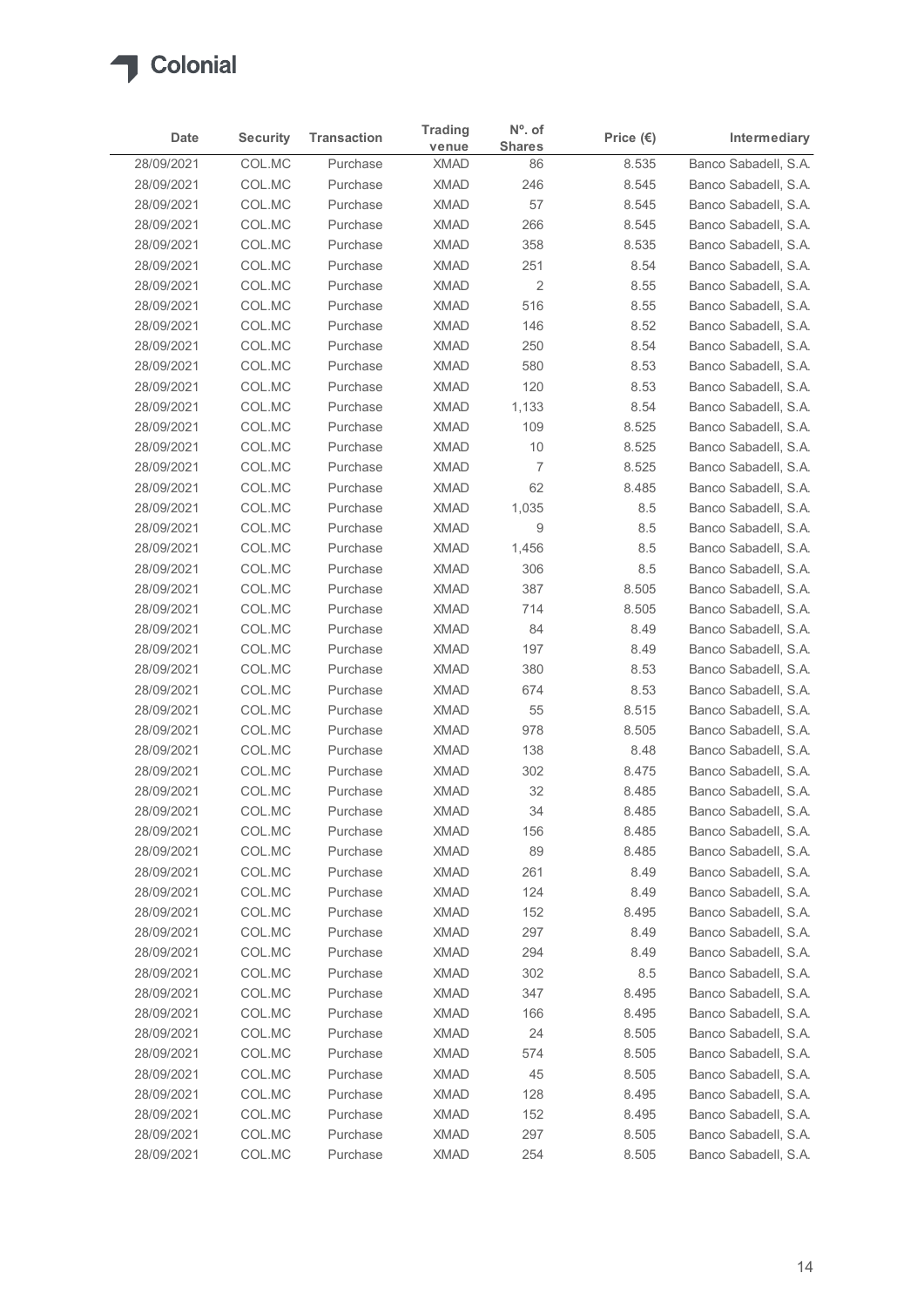

| Date                     | <b>Security</b>  | <b>Transaction</b>   | <b>Trading</b>             | $No$ . of            | Price $(\epsilon)$ | Intermediary                                 |
|--------------------------|------------------|----------------------|----------------------------|----------------------|--------------------|----------------------------------------------|
| 28/09/2021               | COL.MC           | Purchase             | venue<br><b>XMAD</b>       | <b>Shares</b><br>317 | 8.505              | Banco Sabadell, S.A.                         |
| 28/09/2021               | COL.MC           | Purchase             | <b>XMAD</b>                | 241                  | 8.505              | Banco Sabadell, S.A.                         |
| 28/09/2021               | COL.MC           | Purchase             | <b>XMAD</b>                | 380                  | 8.49               | Banco Sabadell, S.A.                         |
| 28/09/2021               | COL.MC           | Purchase             | <b>XMAD</b>                | 198                  | 8.49               | Banco Sabadell, S.A.                         |
| 28/09/2021               | COL.MC           | Purchase             | <b>XMAD</b>                | 313                  | 8.475              | Banco Sabadell, S.A.                         |
| 28/09/2021               | COL.MC           | Purchase             | <b>XMAD</b>                | 32                   | 8.475              | Banco Sabadell, S.A.                         |
| 28/09/2021               | COL.MC           | Purchase             | <b>XMAD</b>                | 182                  | 8.485              | Banco Sabadell, S.A.                         |
| 28/09/2021<br>28/09/2021 | COL.MC           | Purchase             | <b>XMAD</b><br><b>XMAD</b> | 272<br>395           | 8.48               | Banco Sabadell, S.A.                         |
| 28/09/2021               | COL.MC<br>COL.MC | Purchase<br>Purchase | <b>XMAD</b>                | $\overline{2}$       | 8.495<br>8.47      | Banco Sabadell, S.A.<br>Banco Sabadell, S.A. |
| 28/09/2021               | COL.MC           | Purchase             | <b>XMAD</b>                | 60                   | 8.47               | Banco Sabadell, S.A.                         |
| 28/09/2021               | COL.MC           | Purchase             | <b>XMAD</b>                | 60                   | 8.47               | Banco Sabadell, S.A.                         |
| 28/09/2021               | COL.MC           | Purchase             | <b>XMAD</b>                | 244                  | 8.47               | Banco Sabadell, S.A.                         |
| 28/09/2021               | COL.MC           | Purchase             | <b>XMAD</b>                | 283                  | 8.455              | Banco Sabadell, S.A.                         |
| 28/09/2021               | COL.MC           | Purchase             | <b>XMAD</b>                | 202                  | 8.46               | Banco Sabadell, S.A.                         |
| 28/09/2021               | COL.MC           | Purchase             | <b>XMAD</b>                | 382                  | 8.515              | Banco Sabadell, S.A.                         |
| 28/09/2021               | COL.MC           | Purchase             | <b>XMAD</b>                | 231                  | 8.515              | Banco Sabadell, S.A.                         |
| 28/09/2021               | COL.MC           | Purchase             | <b>XMAD</b>                | 250                  | 8.52               | Banco Sabadell, S.A.                         |
| 28/09/2021               | COL.MC           | Purchase             | <b>XMAD</b>                | 297                  | 8.525              | Banco Sabadell, S.A.                         |
| 28/09/2021<br>28/09/2021 | COL.MC<br>COL.MC | Purchase<br>Purchase | <b>XMAD</b><br><b>XMAD</b> | 326<br>234           | 8.525<br>8.53      | Banco Sabadell, S.A.<br>Banco Sabadell, S.A. |
| 28/09/2021               | COL.MC           | Purchase             | <b>XMAD</b>                | 73                   | 8.52               | Banco Sabadell, S.A.                         |
| 28/09/2021               | COL.MC           | Purchase             | <b>XMAD</b>                | 46                   | 8.52               | Banco Sabadell, S.A.                         |
| 28/09/2021               | COL.MC           | Purchase             | <b>XMAD</b>                | 436                  | 8.52               | Banco Sabadell, S.A.                         |
| 28/09/2021               | COL.MC           | Purchase             | <b>XMAD</b>                | 87                   | 8.52               | Banco Sabadell, S.A.                         |
| 28/09/2021               | COL.MC           | Purchase             | <b>XMAD</b>                | 253                  | 8.51               | Banco Sabadell, S.A.                         |
| 28/09/2021               | COL.MC           | Purchase             | <b>XMAD</b>                | 276                  | 8.495              | Banco Sabadell, S.A.                         |
| 28/09/2021               | COL.MC           | Purchase             | <b>XMAD</b>                | $30\,$               | 8.495              | Banco Sabadell, S.A.                         |
| 28/09/2021               | COL.MC           | Purchase             | <b>XMAD</b>                | 162                  | 8.505              | Banco Sabadell, S.A.                         |
| 28/09/2021               | COL.MC           | Purchase             | <b>XMAD</b>                | 321                  | 8.51               | Banco Sabadell, S.A.                         |
| 28/09/2021               | COL.MC           | Purchase             | <b>XMAD</b>                | 14                   | 8.51               | Banco Sabadell, S.A.                         |
| 28/09/2021<br>28/09/2021 | COL.MC           | Purchase             | <b>XMAD</b><br><b>XMAD</b> | 93                   | 8.495              | Banco Sabadell, S.A.                         |
| 28/09/2021               | COL.MC<br>COL.MC | Purchase<br>Purchase | <b>XMAD</b>                | 221<br>424           | 8.495<br>8.505     | Banco Sabadell, S.A.<br>Banco Sabadell, S.A. |
| 28/09/2021               | COL.MC           | Purchase             | <b>XMAD</b>                | 31                   | 8.5                | Banco Sabadell, S.A.                         |
| 28/09/2021               | COL.MC           | Purchase             | <b>XMAD</b>                | 312                  | 8.495              | Banco Sabadell, S.A.                         |
| 28/09/2021               | COL.MC           | Purchase             | <b>XMAD</b>                | 263                  | 8.485              | Banco Sabadell, S.A.                         |
| 28/09/2021               | COL.MC           | Purchase             | <b>XMAD</b>                | 191                  | 8.49               | Banco Sabadell, S.A.                         |
| 28/09/2021               | COL.MC           | Purchase             | <b>XMAD</b>                | 621                  | 8.505              | Banco Sabadell, S.A.                         |
| 28/09/2021               | COL.MC           | Purchase             | <b>XMAD</b>                | 96                   | 8.495              | Banco Sabadell, S.A.                         |
| 28/09/2021               | COL.MC           | Purchase             | <b>XMAD</b>                | 81                   | 8.495              | Banco Sabadell, S.A.                         |
| 28/09/2021               | COL.MC           | Purchase             | <b>XMAD</b>                | 346                  | 8.495              | Banco Sabadell, S.A.                         |
| 28/09/2021               | COL.MC           | Purchase             | <b>XMAD</b>                | 256                  | 8.49               | Banco Sabadell, S.A.                         |
| 28/09/2021               | COL.MC           | Purchase             | <b>XMAD</b>                | 239                  | 8.515              | Banco Sabadell, S.A.                         |
| 28/09/2021               | COL.MC           | Purchase             | <b>XMAD</b>                | 257                  | 8.51               | Banco Sabadell, S.A.                         |
| 28/09/2021               | COL.MC           | Purchase             | <b>XMAD</b>                | 131                  | 8.505              | Banco Sabadell, S.A.                         |
| 28/09/2021               | COL.MC           | Purchase             | <b>XMAD</b>                | $\overline{1}$       | 8.51               | Banco Sabadell, S.A.                         |
| 28/09/2021               | COL.MC           | Purchase             | <b>XMAD</b>                | 205                  | 8.51               | Banco Sabadell, S.A.                         |
| 28/09/2021               | COLMC            | Purchase             | <b>XMAD</b>                | $40\,$               | 8.51               | Banco Sabadell, S.A.                         |
| 28/09/2021               | COLMC            | Purchase             | <b>XMAD</b>                | 248                  | 8.525              | Banco Sabadell, S.A.                         |